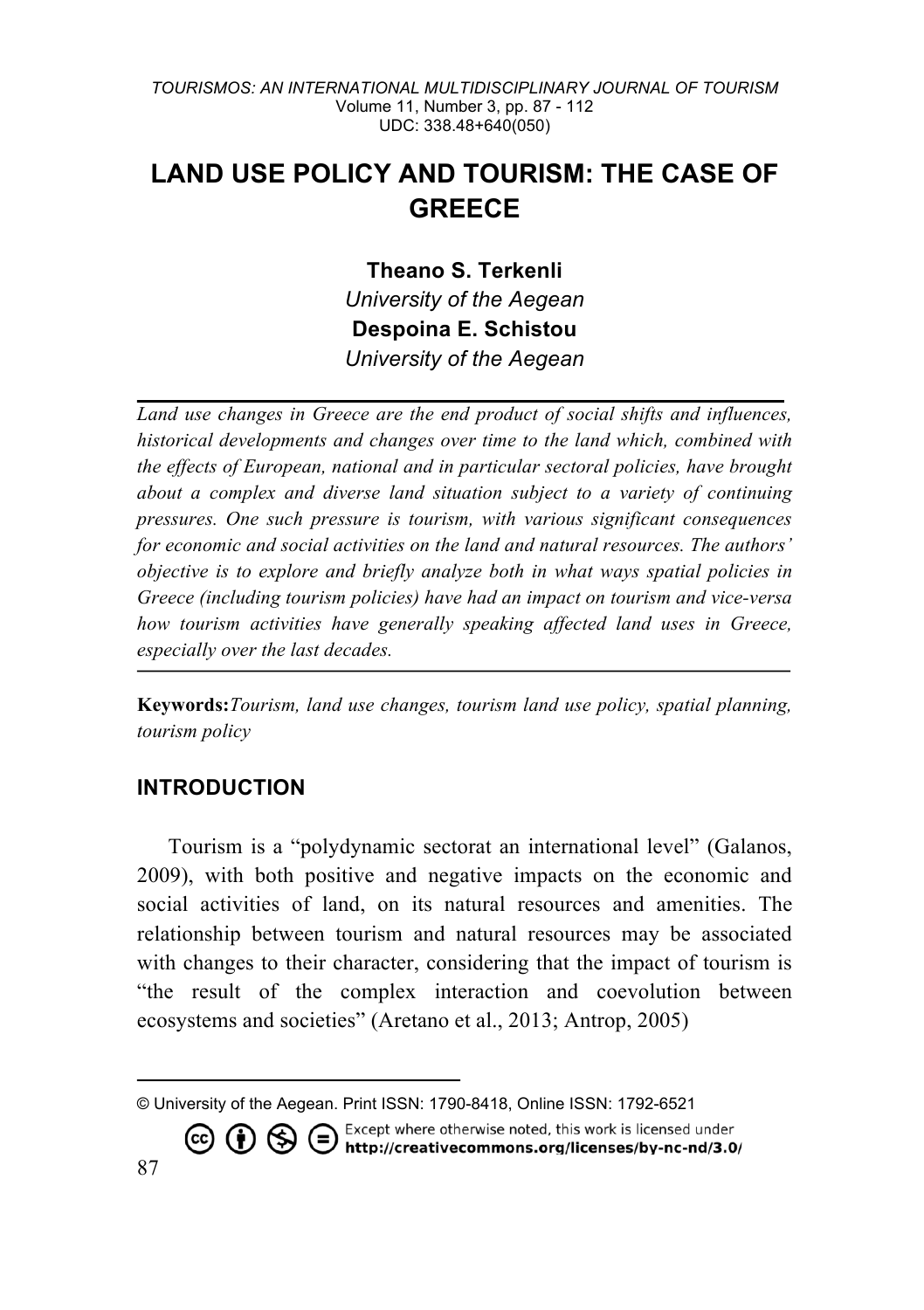and, indeed, the policies connecting them. As a driver of growth for the global economy it is a mainstay which is therefore promoted at every level. At a global, European and national level, the impact of tourism on the environment, society and the economy has been the subject of various investigations and studies. The aim of this overview was to explore and briefly analyse the impacts of tourism on land use and, more specifically how spatial policies in Greece (including tourism policies) have impacted tourism and how tourism and its related policies have in general affected land use in the country. Such a correlation, which to our knowledge has received little research interest to-date, may provide a basis for analysis of endogenous and exogenous factors affecting the impacts of the tourism sector on the land and more specifically the natural and cultural resources on which it depends for its continuation and sustenance. Each particular form of the interaction involves the diverse nature of the place and the social, political and cultural life of the people.

### **A Brief Overview of Greek Tourism**

Greece features complex and multifunctional landscapes of rich ecological, biophysical, climatic and terrain diversity and value. Consequently it has been a magnet for humans (tourists and others) since antiquity. Confirmation of this fact is found in the study of the Observatory for Digital Greece (2007), which underlines that Greece ranks high in global tourism due to its strong relative advantages, with "…its rich heritage, natural beauty and established position as a key destination in Europe and the Mediterranean."

In Greece, tourism developed during the post-war period and came to be based on the model of mass tourism. Issues and questions related to changes in land use as a consequence of tourism or other spatial (national or European) policy were identified. This was effected through an exhaustive literature review in the collaborative project VOLANTE under the European Commission's Seventh Framework Programme (FP7) spanning recent decades.(www.volante-project.eu)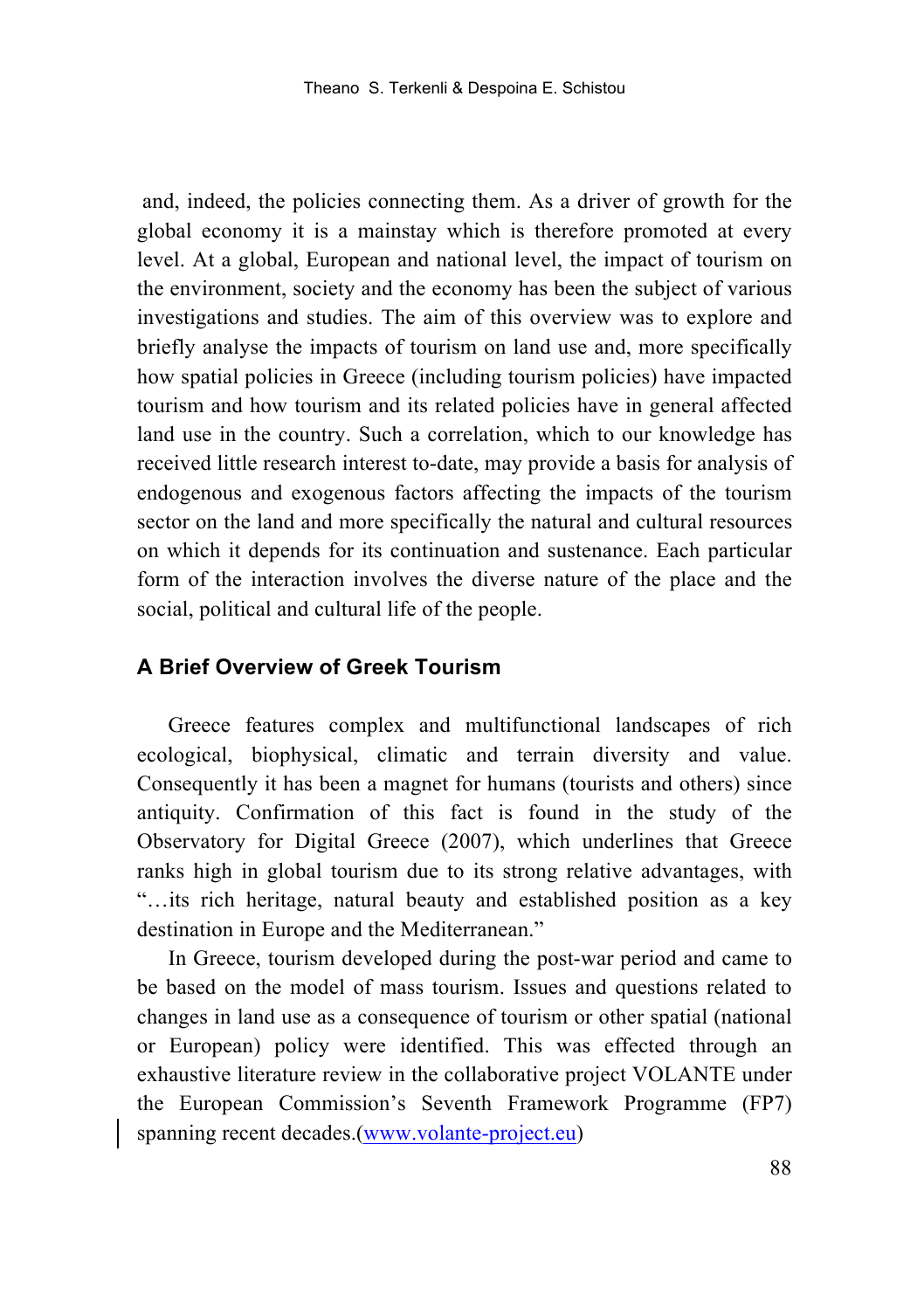## **CONSEQUENCES OF TOURISM IMPACTS ON LAND USE IN GREECE**

### **General Comments**

The bibliographical survey results demonstrate the interdependence of tourism and land use. Moreover, this interdependence is complicated by the fact that as often has been reported "tourism is linked directly and indirectly to all areas of economic activity … such as agriculture, construction, power generation, transportation, and all activities of the tertiary sector and is the fastest growing industry worldwide" (Dimitriadi & Kallia-Antoniou, 2012;Hellenic Association of Travel and Tourist Agents, 2012).

Tourism has been on the rise, during the post-war period, throughout Greece with emphasis on coastal and insular areas. Its promotion and geographical spread, however, has been markedly polarized, leading to serious regional growth disparities. Moreover, infrastructure thus created was, in many cases, unregulated and is not accounted for or incorporated in the particular development plan (Association of Greek Tourism Enterprises, 2010). Since the 1980s the tourism product in Greece has shown signs of "industrialization", in many tourist destinations in the country, due to the "adoption of the model of mass tourism" (Dimitriadi & Kallia-Antoniou, 2012) with all the obvious attendant negative social and environmental impacts (Association of Greek Tourism Enterprises, 2010).

The unrestricted expansion of tourism facilities was accompanied by the failure of the State to create an organizational planning framework, i.e. a system to protect natural resources or a realistic plan for development and promotion of the tourism product. The result was pressures and adverse impacts on both the Greek tourism industry and on land uses in these areas (and especially on the natural environment) whether built on or not, in all of its elements, biotic, abiotic, historical etc.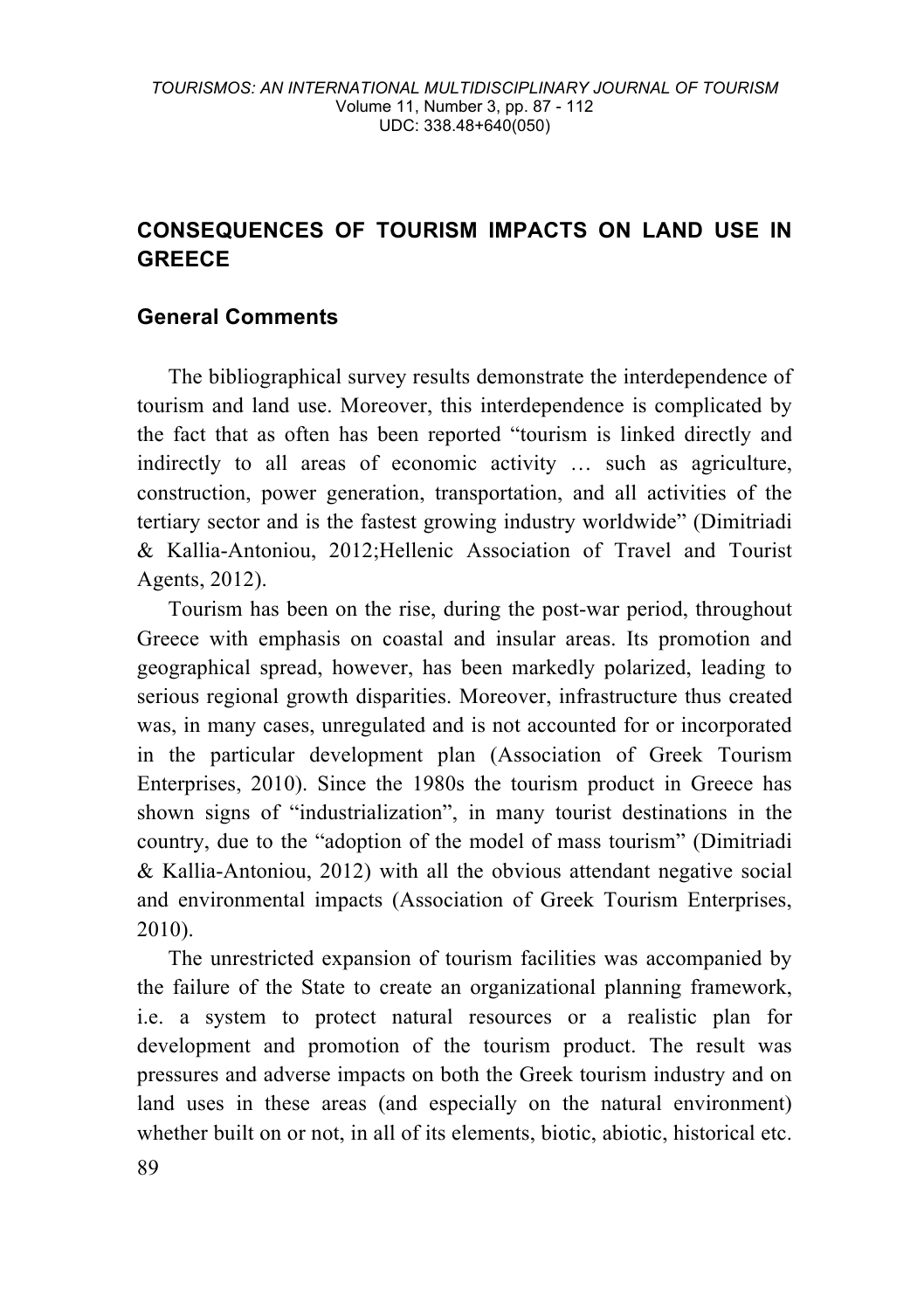Particularly in rural areas some of the main causes of pressure towards land use change were: the combination of a failed urban spatial policy from 1950 onwards, the increase in the number of secondary residences, urban sprawl, the ownership pattern which developed in Greece, noncompliance with building provisions for both planned and for off-plan areas (illegal construction), lack of a complete cadaster and the development of tourism.

### **Infrastructure and Human Activities**

There is considerable inconsistency and variation among many destinations in their tourism development; e.g. a lack of common strategy and joint marketing and actions for the creation of new products and services and lack of transportation and links between the coastal areas and inland areas, as well as between islands and coastal islands. Furthermore "the physical interactions between land, sea and natural resources are complex and have equally complex legal consequences arising from the constant conflict between private and public rights, boundaries, responsibilities and management priorities" (Vittis, 2004). Conflicts over land use arose mainly in areas of high tourism development, due to the over-concentration there of tourism activities (Valavanidis & Vlachogianni, 2011; Association of Greek Tourism Enterprises, 2010). Major changes in land use have thus ensued in Greek coastal areas, especially in foreshore zones and beaches. Various structures both legal and illegal, as well as fencing-off for exclusive use, have weakened the institution of communality of the foreshore (Vittis, 2004).

The complexity of such conflicts over land use is exacerbated through the continuous expansion of tourism land coverage and conversion of traditional land uses such as farming to mixed or entirely tourism-oriented uses: not a simple change in use, but a complex phenomenon of interdependent processes and functions. As a result of tourism growth and expansion, in many parts of Greece, agricultural land was built on and land prices rose, rendering other uses prohibitively unprofitable. Furthermore, the resultant expansion of residential areas brought a need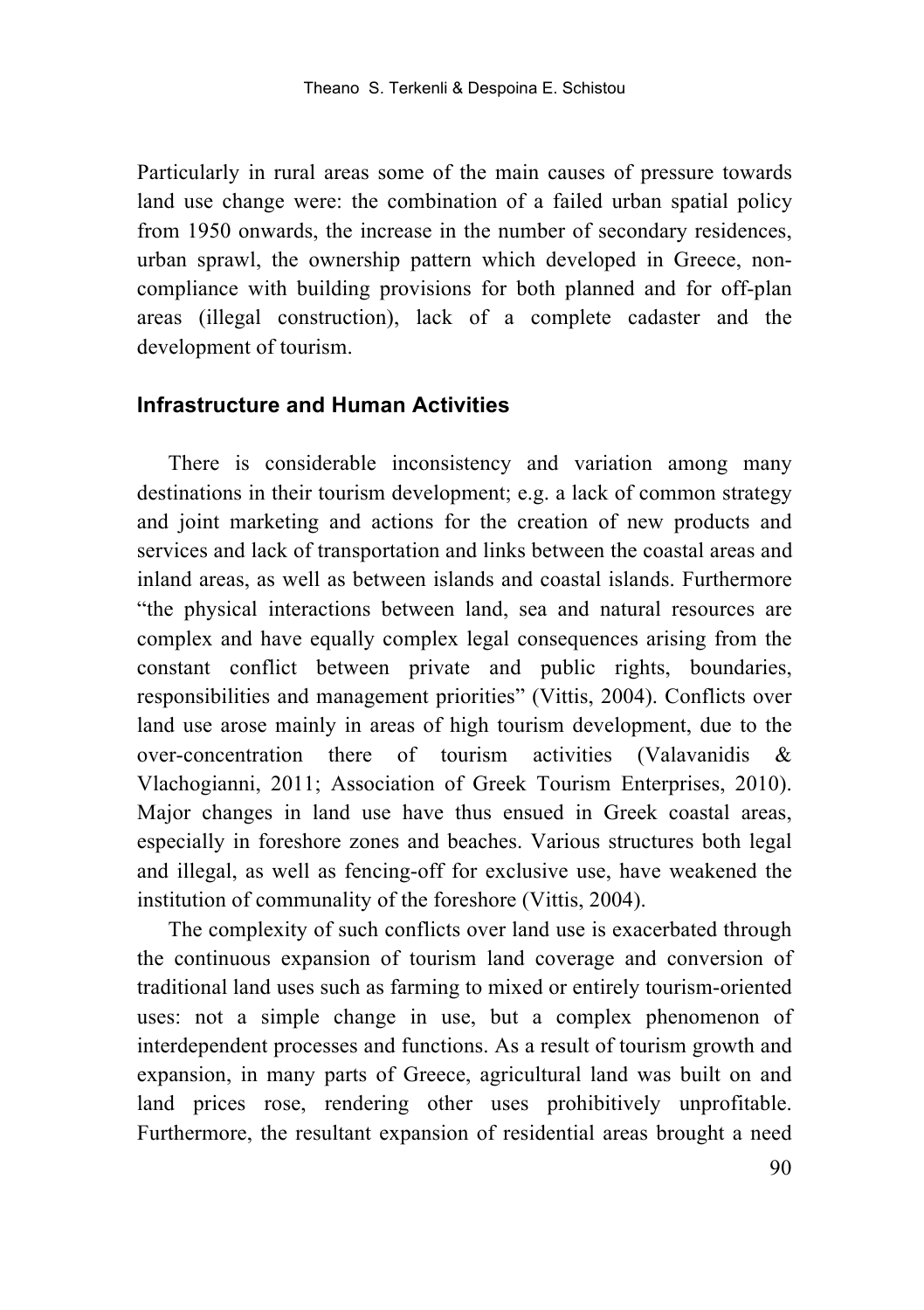for enforcement of town planning regulations. In these ways the burgeoning of tourist destinations brought about the abandonment or underdevelopment of various rural areas, growth of regional disparities and degradation of areas surrounding the great majority of the country's tourism destinations. Further supporting this is the finding that especially in coastal and insular areas the economy is "mostly based on tourism and services, but also on small scale, family agriculture" (Spilanis et al., 2009).

Finally, the creation of new transportation networks servicing destinations, both for tourists but also for supplying tourist facilities, apart from seasonal traffic congestion, led to the expansion of the existing infrastructure for tourism and other purposes, either legally or without the required authorization, resulting in the degradation of environmentally sensitive areas.

### **Environment and Climate**

Human-induced causes, such as illegal, off-plan and unregulated construction, as well as the creation of large infrastructure projects exert great pressure on natural resources. The main problems which are found are those of "land use conflicts between tourism, agriculture, mining activity, fish farming, fishing; residential development in protected areas (NATURA areas, sites of outstanding natural beauty, CORINE biotopes, marine parks etc.); unauthorized building and traffic" (Angelidis & Oikonomou, 2005). Growth sectors, including transport, water works, energy production and tourism exert concomitant pressures, being both the cause of and subject to the effects of land use change.

Tourism further exacerbated or brought new pressures and changes in the environmental balance of these areas: pressures inside and outside urban areas both throughout the year (infrastructure construction, largescale facilities, ports etc.) and also seasonal (resource consumption climate change and environmental effects such as reduction in biodiversity, desertification, etc.) (Chiotis&Coccossis, 2000;Beriatos, 2008).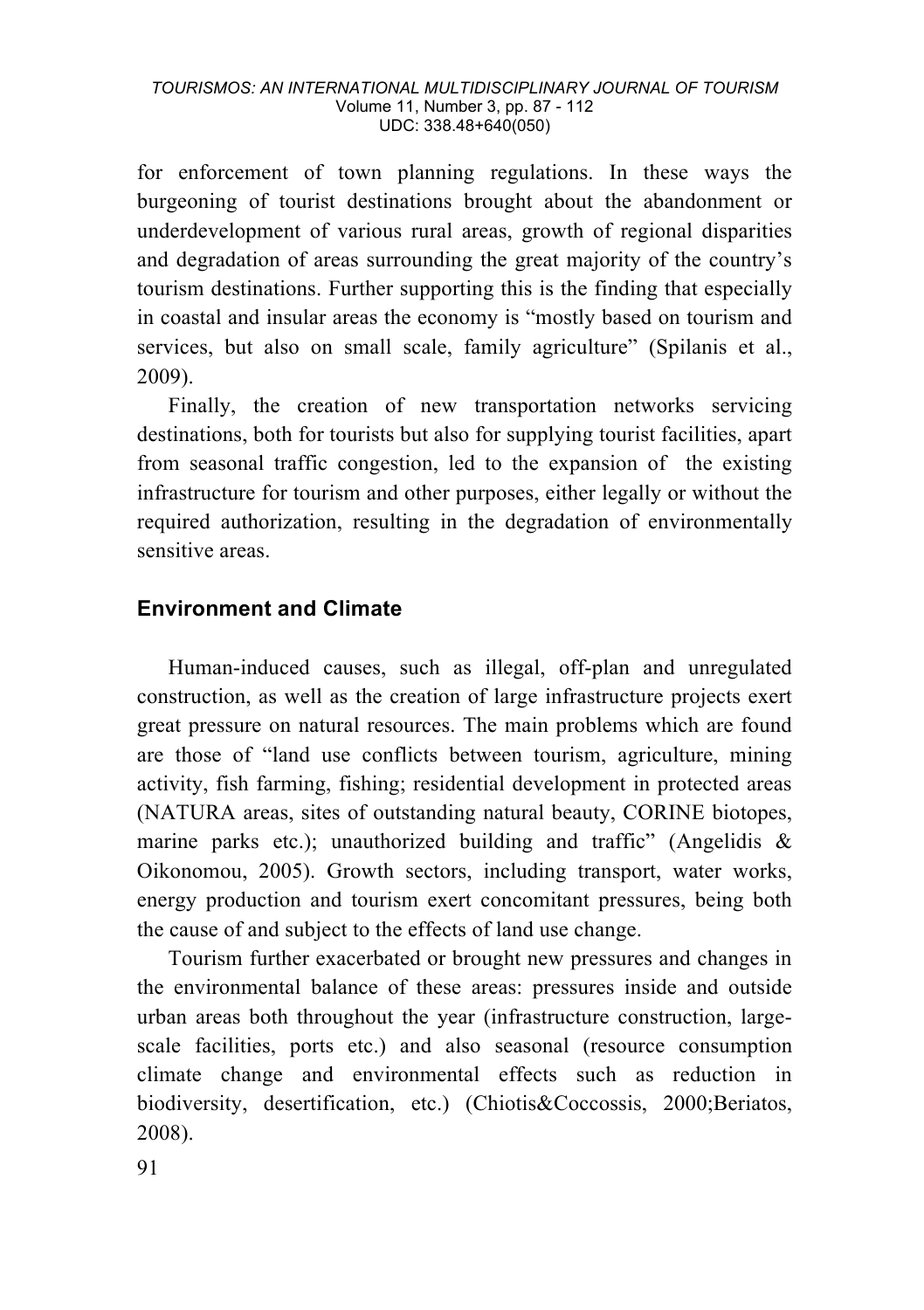The constant expansion of tourism facilities and the increase in accommodation requirements and other related business activities also placed strains on natural and forest resources. "Regions with high growth in their tourism accommodation in ex-urban areas show significant signs of deforestation" (Minetos&Polyzos, 2010). Areas for proposed tourism activities were not afforded the appropriate protection and suffered degradation. Especially in recent years, having lost their protected status, forest areas in Greece were opened up to tourism development. Trails and footpaths were not demarcated and/or the regulations concerning providing proper forest access and protection of already established access routes were not observed.

With regard to climate, according to the Hellenic Republic Ministry of Environment, Energy and Climate Change in the 5th National Communication to the UNFCCC (2010) "The Greek tourism sector is closely connected to climate quality, as to the nature-based resources". The climatic conditions prevalent in tourist attractions are a key factor in tourist demand. Bearing in mind the seasonality of the tourism product, changes in land use and in the tourism product brought about by climatic changes affect supply and demand, with both direct and indirect changes in environmental conditions and/or parameters, which may lead to environmental degradation (Hellenic Republic Ministry of Environment, Energy and Climate Change, 2010). "Climate change is expected to impact spatial and seasonal tourist distribution, resulting in change to both coastal and inland tourist destinations and exacerbating the problems of regional disparities" (Mourmouri, 2010).

### **POLICIES, LAND USE AND TOURISM**

## **Tourism Land Use Policy and Tourism Policy at the European Level**

The European Union has promoted no specific legal spatial framework specific to tourism among its member states (in contrast to the case of agriculture with the CAP) and the concept of spatial planning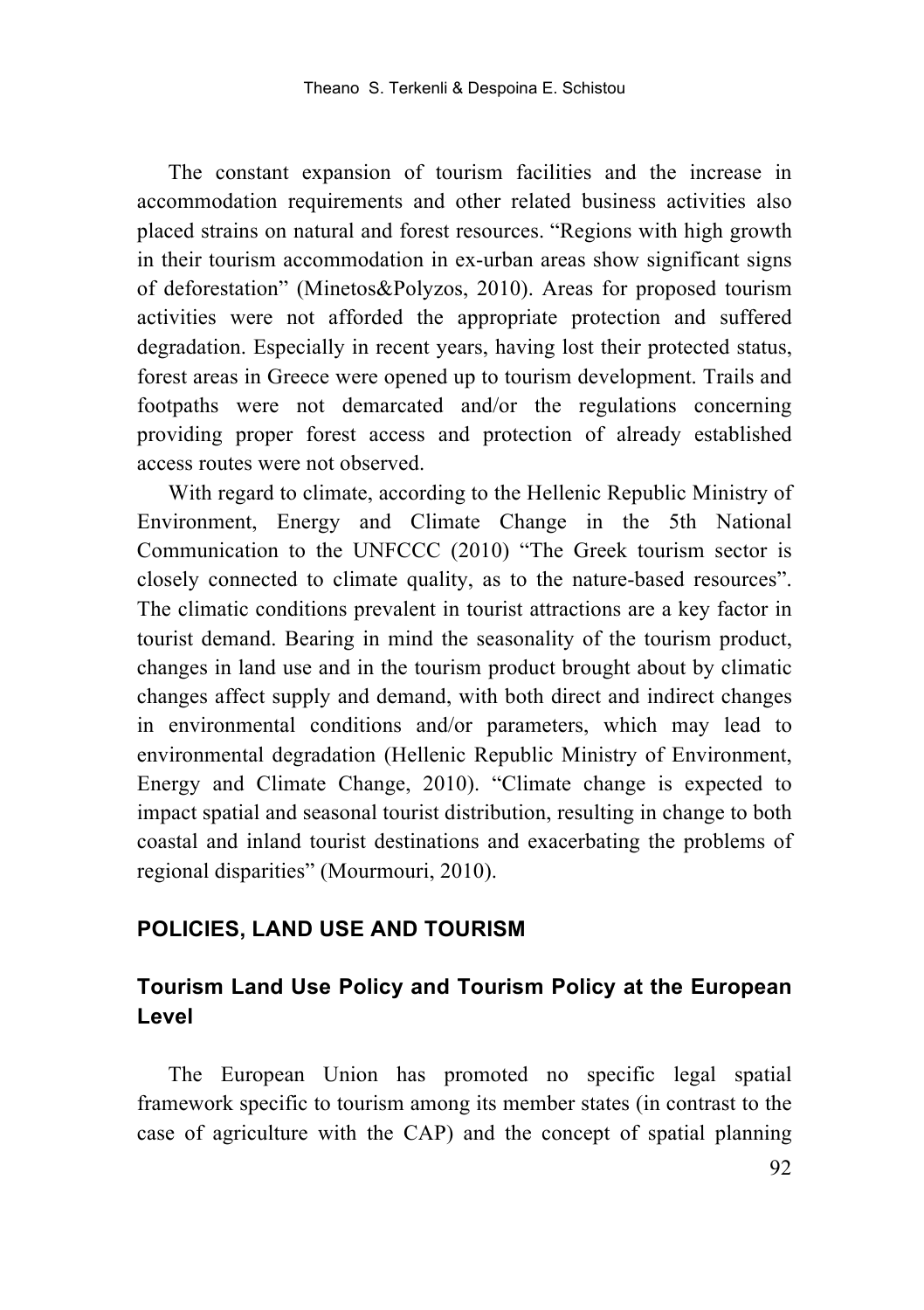stems from the EU Treaty itself, the European Spatial Development Perspective (ESDP) and the Territorial Agenda of the EU (2007). In the Territorial Agenda, the emphasis is on spatial relationships, rules and commitments between member states, at the national and regional levels. Additionally, tourism is becoming an EU objective and a declared aim, within the European Cohesion Policy and several other regional programmes, actions and regional policies.

Looking at the respective trends of the last decade at the EU level, European action in the field of tourism focuses on targeting tourist destination promotion. Nonetheless, the importance of the tourism sector is recognized both by the Treaty of Lisbon and by the priorities for action identified in the 2010 Communication on Tourism. These were concerned with stimulating competitiveness in the European tourism sector, with promoting development of sustainable tourism, with consolidating Europe as a collection of sustainable and high quality destinations and with maximizing the potential of European economic policies for tourism development.

The European Commission, mindful of the importance of the tourism factor, promotes actions and measures for its integration into other policies. This promotion was primarily carried out through programmes of Community support for tourism. Included among these instruments are various European Structural Funds (ERDF, ESF), the European Agricultural Fund for Rural Development (EAFRD), and the European Fisheries Fund (EFF) etc. For example "in the Fifth Environmental Action Programme of the EU tourism has been identified as one of the policy areas with priority for action" and in the sixth Environmental Action Programme "Tourism is recognized explicitly in the fifth priority axis of strategic action and mainly in the development of networks across tourist destinations with the aim to encourage the exchange of experience and good practice on sustainable forms of tourism and furthermore of the active participation for sustainable tourism" (Coccossis, Mexa, & Collovini, 2002). In Greece, the National Strategy Plan for Rural Development subsidizes rural tourism and ecotourism activities and encourages tourism activities through Axis 3 and Axis 4. Additionally,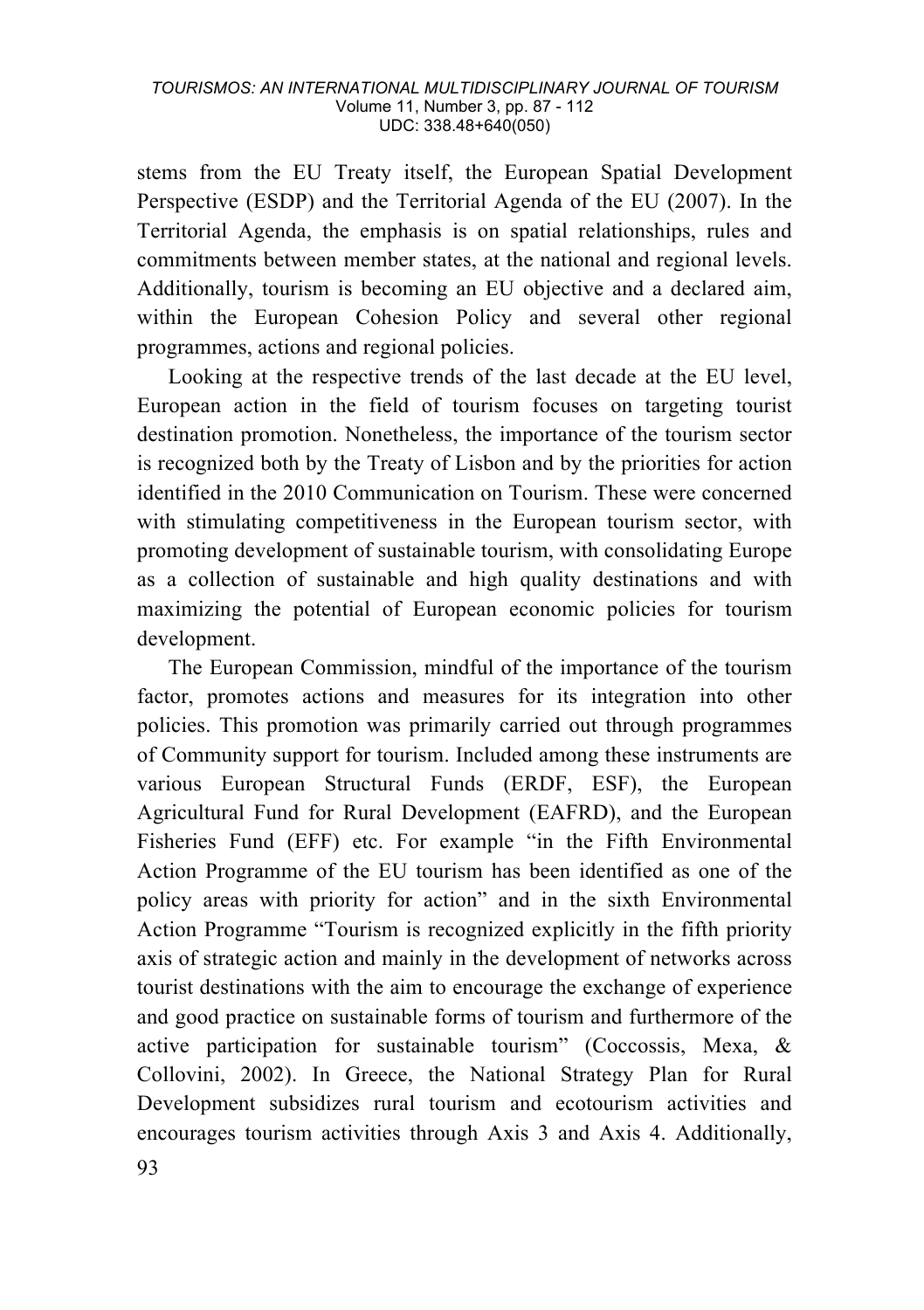sustainable alternative tourism activities receive subsidization, as part of the National Strategic Reference Framework 2007-2013 (NSRF) of the Operational Programme "Competitiveness and Entrepreneurship".

Moreover, according to the Annual Tourism Report (2013), funding for the tourism sector in Greece has been instigated through the sectoral Operational Programme "Digital Convergence" for "actions that aim at the optimal promotion of the tourism product and at the management of the electronic Tourism Business Register". Greece also actively promotes the Adriatic-Ionian Initiative (AII) and the EU Strategy prepared and elaborated for the Adriatic and Ionian region. A horizontal priority of the Greek Presidency of the EU Council, the Integrated Maritime Policy, is supported by the Ministry of Tourism in the context of its wider aim of promoting "Blue Growth", the long-term initiative to better exploit the potential of Europe's oceans, seas and coasts, for sustainable growth in the marine and maritime sectors.

#### **Tourism Land Use Policy and Tourism Policy in Greece**

#### **Sectoral European Land Use Policies in Greece**

For the purposes of our analysis, the basic national policies resulting in land use changes are assumed to be spatial policies and, in particular, spatial planning for tourism. Secondarily, with regard to tourism we also took into account land use impacts of other sectoral policies, such as the national maritime strategy and policy for protection from climatic changes etc., as these strategies and policies were affected by European guidelines and strategies especially in recent years.

As regards the role of policy, our research indicated that land use change is generally a result of the interplay among all European sectoral policies, in conjunction with national planning policy. Changes in the Greek legal framework, resulting from national policy and the integration of European directives, in tandem with natural and human drivers of change, as mentioned in the previous section, have significantly impacted land use.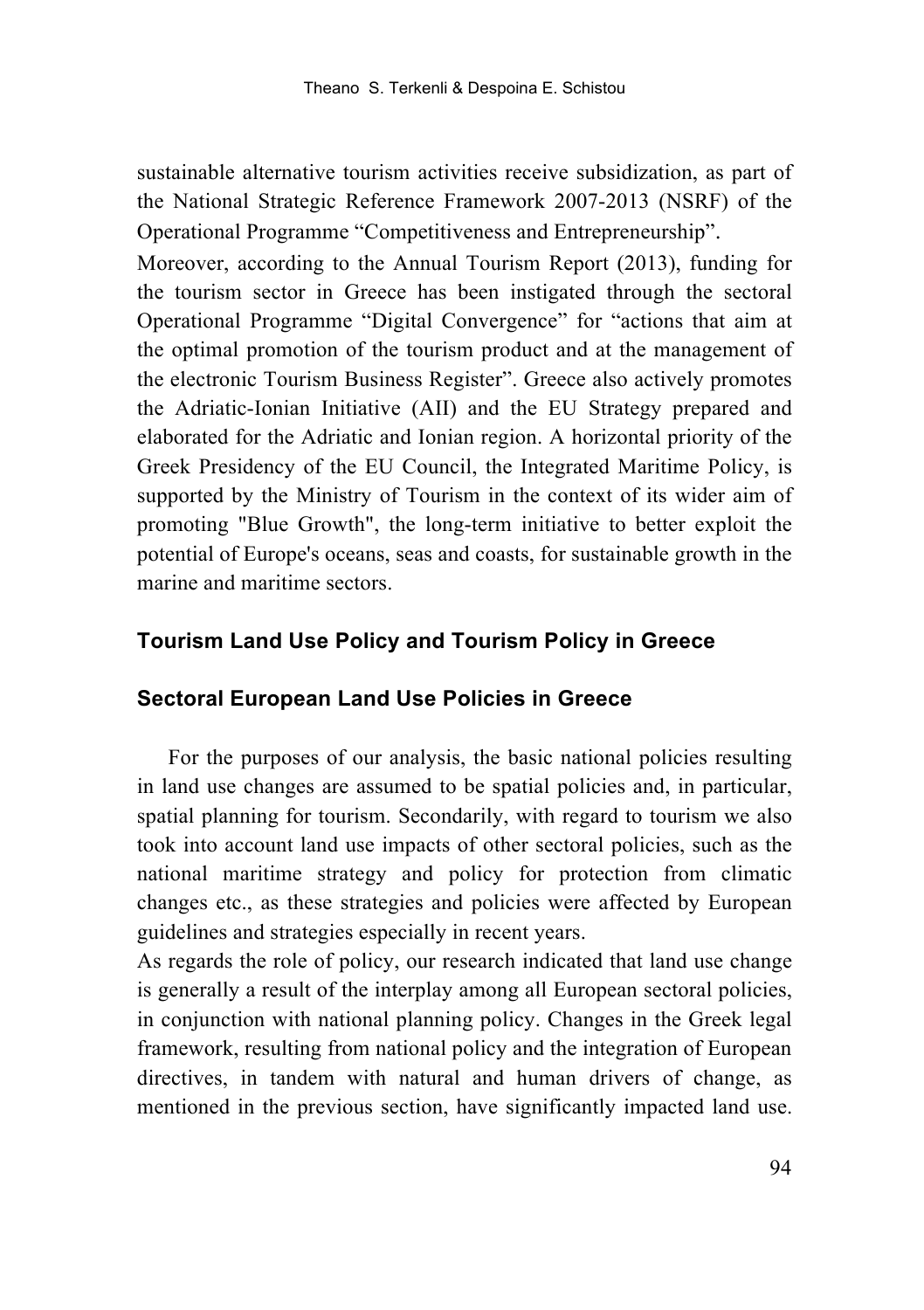As our study aims to elucidate, either as an activity or as policy, tourism both affects and is affected by existing policies and land uses.

In the agricultural sector, the 1980s witnessed an intensification of agriculture, an increase of yields, ecosystem degradation and soil erosion, followed, over the period 1980-2010, by uncontrolled urban expansion (Beriatos, 2008) and tourism development, due to the expansion of tourist destinations (following rising demand) and the lack of land use legislation and of development of tourism strategy*.* According to Minetos (2009), these changes occurred "from agricultural land to urban, forests and woodland to urban, from agricultural land to forest etc." During the 1980s, farmers were encouraged to become entrepreneurs by changing their sources of their income, and turning more actively to land protection. The implementation of the Common Agricultural Policy has been shown to affect land use in many different ways, whether direct or indirect (Cosor et al., 2012), and this combined with other policies brought about the intensification of agriculture.

In the transport sector, the period 1980-2010 witnessed the modernization and expansion of infrastructure, e.g. the coastline highway servicing northern Crete, the Egnatia Motorway in northern Greece, etc. A key finding was the rampant change of roadside uses, with an emphasis on rural and large urban roadside land also constituting tourist attractions or service areas.

In the energy sector, EU directives on renewable energy, especially in recent years, have brought about changes, both at the legislative level and in land use, mainly through the construction of inland and coastal wind farms, the use of agricultural land for solar farms etc. The latter investment has had a positive impact on the tourism sector with regard to power supply, but also brought about significant and irreversible changes to the aesthetics of landscape as a tourist destination.

The environmental sector was perhaps the one that underwent the greatest impact, despite the transposition to Greek law in recent years of EU Directives on environmental and natural protection, with the creation of corresponding conservation areas and related measures (i.e. the drafting of forest maps, cadastre etc.). Unfortunately, these general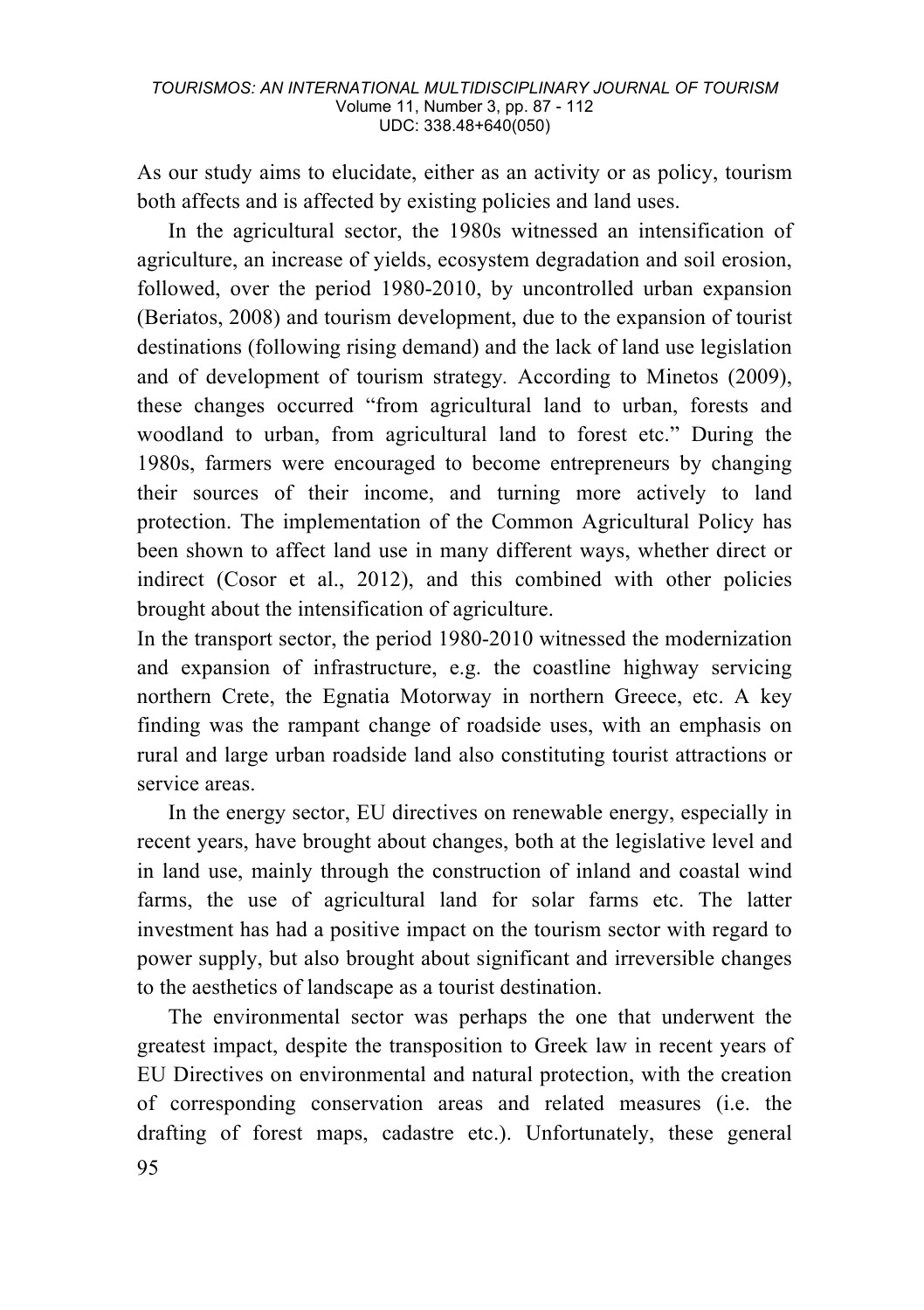guidelines were then circumvented through specific or small-scale interventions, counter to the general legislation and through investment boosting efforts, under the justification of the economic crisis and purported sustainable development. This fact, combined with the nonimplementation of the Biodiversity Strategy, the lack of funding for the management of protected areas, the occurrence of large forest fires, lack of full implementation of the Water Framework Directive and other factors, have led to land use transformation, with the results recorded above.

At all levels (urban,regional, sectoral andnational) the mainstay was spatial planning, which, since the 1970s and 1980s, has promoted the creation of a framework for the implementation of land use policy in Greece. Indicative urban planning legislation, for 1971-72 was Legislative Decree (L.D.) 1003/71 Government Gazette (GG) 198Α concerning active urban planning and L.D. 1262/72 (GG 194Α) with reference to the master plans of urban areas etc.

#### **National Land Use Policy and Tourism up to 2008**

During the 1980s, attempts were made to change the planning philosophy, as spatial planning was being influenced by changing political and social conditions of life in Greece, and by the accession of Greece into the EC. However, such steps towards modernization unfortunately just covered up existing problematic circumstances, without solving underlying spatial problems such as illegal construction etc. The latter situation has only been tackled in the last four years, in an attempt to normalize the legal framework, as shown in the following table (Table 1).

| Table 1 Legal Framework for Tackling Illegal Construction |  |  |
|-----------------------------------------------------------|--|--|
|                                                           |  |  |

**Law (L.) 4178/2013 (GG 174Α/8.8.13)** Tackling illegal building works, safeguarding environmental harmony and other provisions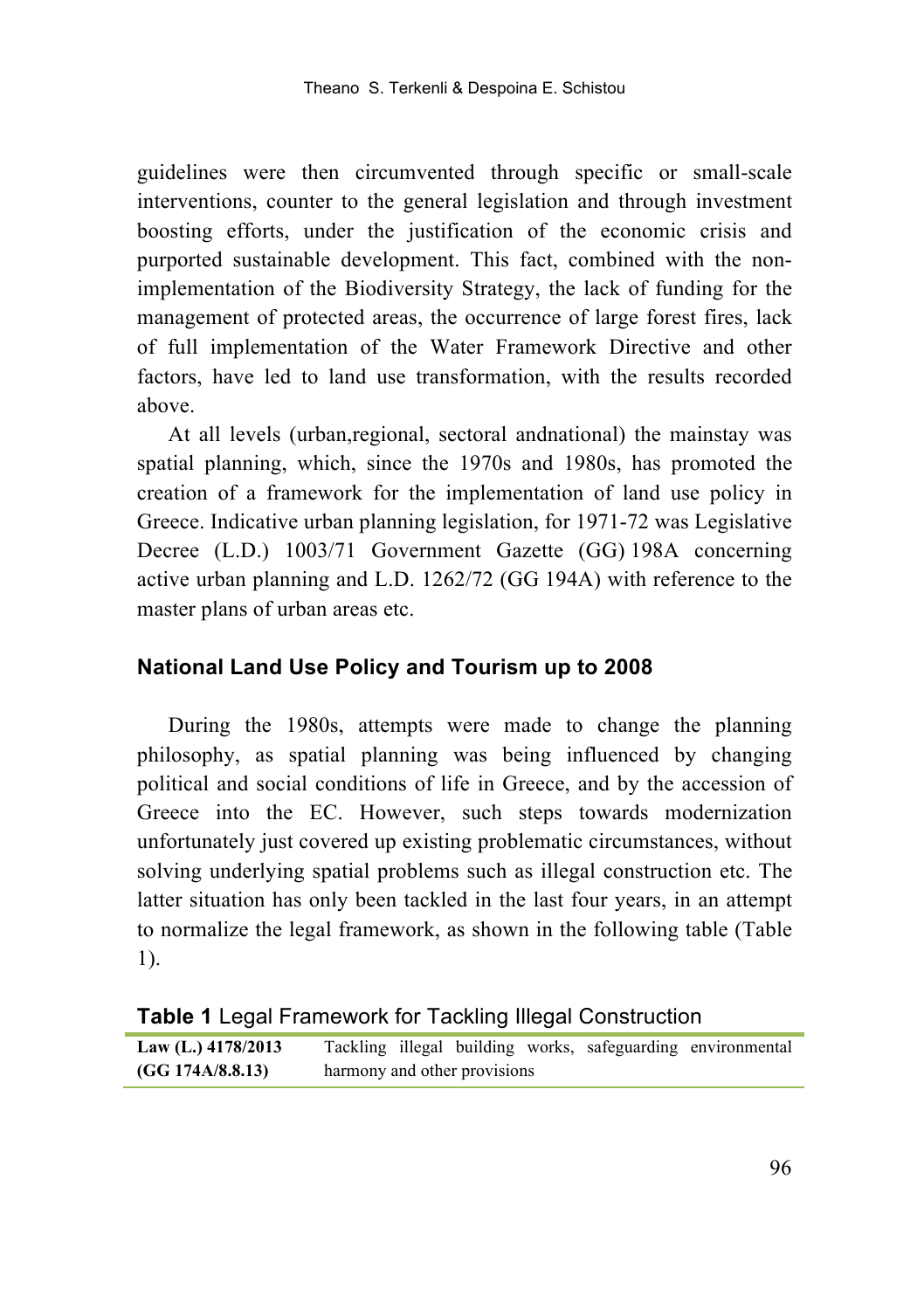| L. 4014/2011 | Environmental licensing of projects and activities, regulating      |
|--------------|---------------------------------------------------------------------|
|              | illegal buildings in relation to creating environmental balance and |
|              | other provisions within the competences of the Ministry of          |
|              | Environment                                                         |
| L. 3843/2010 | Electronic tagging of building, construction overruns and changes   |
|              | of use, metropolitan renovation and other provisions                |

The multitude of laws and directives relating to issues of spatial organization and policy, combined with frequent changes in governmental structures during the past two decades has not brought about the desired results. Spatial planning was called upon on numerous occasions to incorporate and/or plan already existing situations, culminating in many cases in land use favouring tourism.

In Greece, various legal texts have acted as a starting point for spatial planning (Tables 2 and 3). The basic framework, however, was defined in Law 2742/2008 (GG 128/A/3.7.2008) of the General Framework of Spatial Planning and Sustainable Development. Despite the fact that this Framework was intended to "establish the fundamental principles ...(and) ensure the protection of the environment throughout the national territory and individual units thereof and reinforce the country's position in the international and European context" under Article 2 of Law 2742/2008 (GG 128/3.7.2008), exceptions were made for site-specific areas of the framework, such as the Integrated Tourist Development Areas (ITDA), in accordance with the provisions of Law 2545/1997 (GG 254A).

97 The requirement for integrated national spatial tourism planning has been the subject of the Council of State, especially after the issuing of a Joint Ministerial Decision (JMD) on the delimitation of an Integrated Tourist Development Area in Messinia, despite the fact that this is an obligation under the Constitution and in particular Article 24. The result was that in Greece, Master Plans, Residential Control Zones, General Urban plansetc. have constituted spatial planning substitutes (Mathioudakis, 2013). Thus, a basic cause of many of the above issues is "beyond any doubt the far from clear delimitation of land uses" (Angelidis & Oikonomou, 2005) throughout the national territory, as well as "the lack of urban and regional planning or, where it does exist, its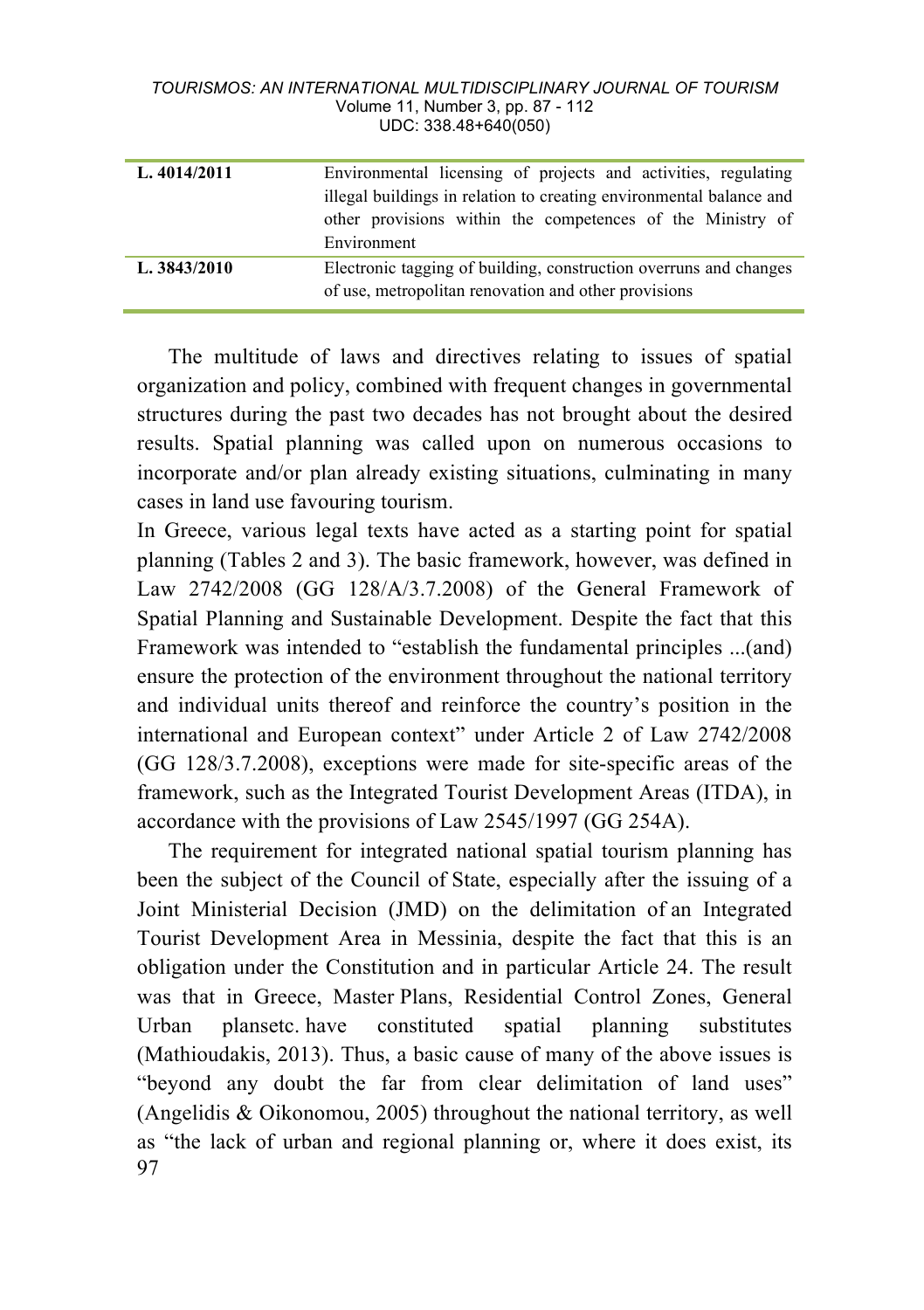ineffective implementation" (Angelidis & Economou, 2008). "No matter how these problems arise, the Greek legal framework and appropriate mechanisms of urban and regional planning prove seriously incapable of addressing them" (Cosor et al., 2012).

| <b>Name of Law</b>                           | Summary                                                                |
|----------------------------------------------|------------------------------------------------------------------------|
| L. 2742/99 (GG 207A)                         | Spatial planning and sustainable development and                       |
|                                              | other provisions.                                                      |
| L. 2941/01, article 2, par. 10               | Environmental licensing $\overline{\phantom{a}}$ - siting of renewable |
| (GG 201A)                                    | energy<br>source<br>$(RES)$ stations $-$<br>Special                    |
|                                              | Framework.                                                             |
| Ministerial Decisions 25290/03               | Adoption of the Regional Framework for Spatial                         |
| (GG 1487B), 25291/03<br>(GG                  | Planning and Sustainable Development for the                           |
| 1486B), 25292/03 (GG 1484B),                 | regions: Southern Aegean, Thessaly, Peloponnese,                       |
| 25294/03 (GG 1485B), 25297/03                | Western Greece, Epirus, Western Macedonia,                             |
| (GG 1470B), 25301/03 (GG                     | Northern Aegean, Central Greece, Western                               |
| 1451B), 26295/03 (GG 1472B),                 | Macedonia and Thrace respectively.                                     |
| 26297/03 (GG 1473B), 26298/03                |                                                                        |
| (GG 1469B), 29310/03 (GG                     |                                                                        |
| 1471B)                                       |                                                                        |
| <b>Ministerial Decisions</b><br>674/04       | Adoption of the Regional Framework for Spatial                         |
| (GG 218B), 48976/04 (GG 56B)                 | Planning and Sustainable Development for the                           |
|                                              | regions Central Macedonia and the Ionian Islands                       |
|                                              | respectively.                                                          |
| <b>Decision</b><br>Parliamentary             | "Adoption of the General Framework for Spatial                         |
| 6876/4871/08 (GG 128A)                       | Planning and Sustainable Development."                                 |
| Decision 49828/08 (GG 2464B)                 | Adoption of the Special Framework for Spatial                          |
| of the Government Policy                     | Planning and Sustainable Development for                               |
| <b>Coordination Committee for the</b>        | Renewable Energy Sources<br>and<br>associated                          |
| sector of Spatial Planning and               | Strategic Environmental Impact Study.                                  |
| Sustainable development                      |                                                                        |
| <b>Decision</b><br>11508/09<br>(GG)          | Adoption of the Special Framework for Spatial                          |
| 151AAII) of the Government                   | and<br>Sustainable<br>Development<br>Planning<br>for                   |
| <b>Policy Coordination Committee</b>         | Industry and associated Strategic Environmental                        |
| the<br>sector<br>of<br>for<br><b>Spatial</b> | Impact Study.                                                          |
| Planning<br>Sustainable<br>and               |                                                                        |
| development                                  |                                                                        |

**Table 2** Existing National / Regional Spatial Planning Legislation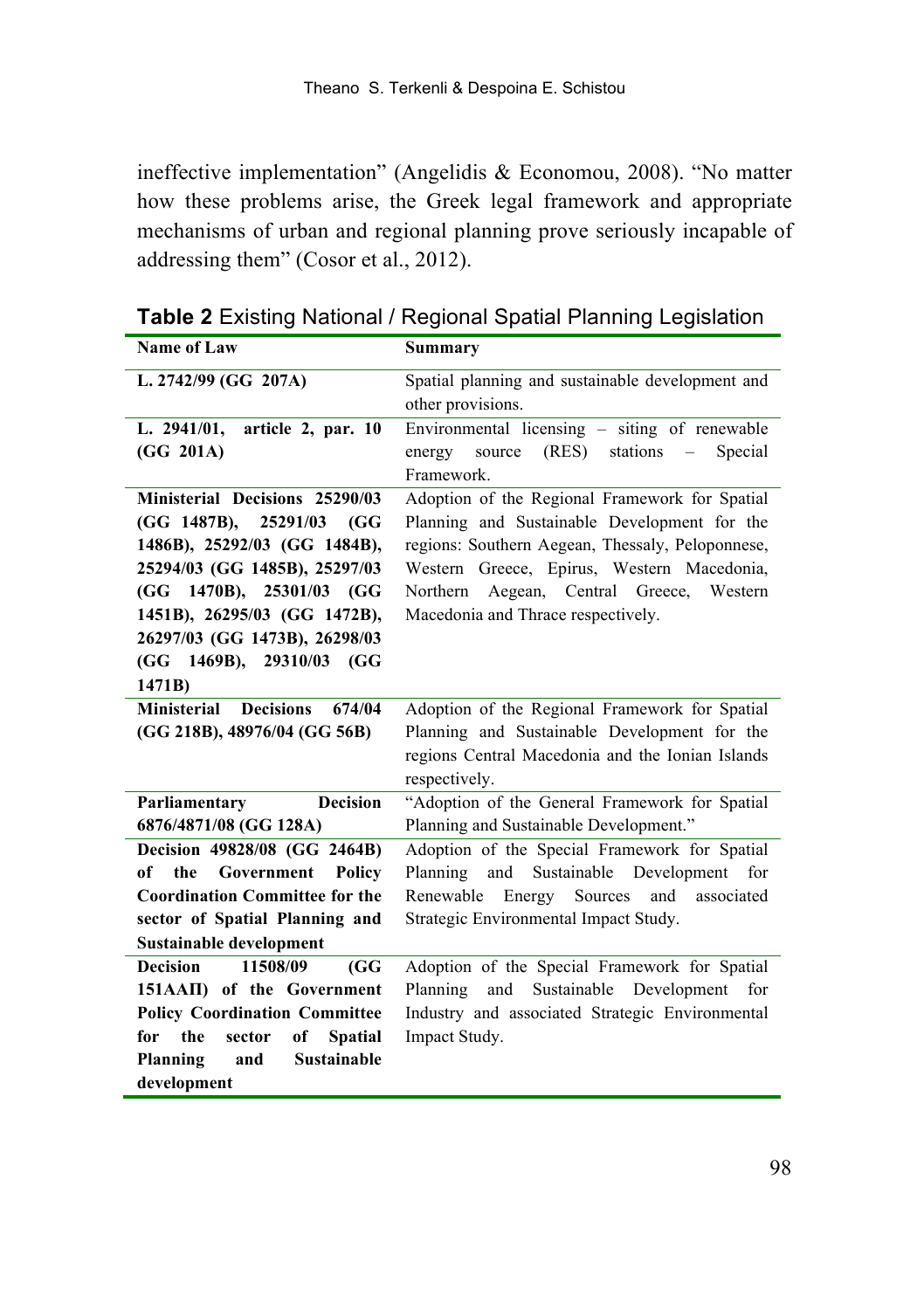| Decision 24208/09 (GG 1138B)             | Adoption of the Special Framework for Spatial        |
|------------------------------------------|------------------------------------------------------|
| Government<br>the<br><b>Policy</b><br>of | Planning and Sustainable Development<br>for          |
| <b>Coordination Committee for the</b>    | Tourism and associated Strategic Environmental       |
| sector of Spatial Planning and           | Impact Study.                                        |
| <b>Sustainable development</b>           |                                                      |
| Ministerial Decision 51949/10            | Monitoring and evaluation of the implementation      |
| (GG 1925B), MEECC                        | of the General, Special and Regional Frameworks      |
|                                          | for Spatial Planning and Sustainable Development.    |
| Decision 31722/4-11-2011 (GG             | Adoption of the Special Framework for Spatial        |
| 2505B)                                   | Planning and<br>Sustainable<br>Development<br>for    |
| of the Government                        |                                                      |
| <b>Policy Coordination Committee</b>     | Aquaculture<br>and<br>associated<br>Strategic        |
| the<br>for<br>sector<br>of<br>Spatial    | Environmental Impact Study.                          |
| Planning<br><b>Sustainable</b><br>and    |                                                      |
| development                              |                                                      |
| Ministerial Decision 10106/11            | Adoption of specifications for the drawing up of     |
| (GG 45AAII), MEECC                       | the Regional Frameworks for Spatial Planning and     |
|                                          | Development<br>(specifications<br>Sustainable<br>for |
|                                          | evaluation, revision and specialization of Regional  |
|                                          | Frameworks).                                         |
| L. 4002/11, article 14 (GG180A)          | Questions of implementation of the Special Spatial   |
|                                          | Planning Framework for Tourism and other             |
|                                          | measures for the promotion of tourism investment:    |
|                                          | Amendment to the provisions of L. 2971/01, L.        |
|                                          | 3342/05 and L. 711/77.                               |
| <b>Ministerial Decision</b><br>13390/12  | Amendment to Ministerial Decision 51949/2010         |
| (GG 811B), MEECC                         | "Monitoring and evaluation of the implementation     |
|                                          | of the General, Special and Regional Frameworks      |
|                                          | Spatial<br>Planning<br>and<br>Sustainable<br>for     |
|                                          | Development" (GG 1925B).                             |
| L. 4042/12, article 56 (GG 24A)          | Harmonization of the Regional Frameworks for         |
|                                          | Spatial Planning and Sustainable Development         |
|                                          | with the River Basin Management Plans.               |
| <b>Ministerial Decision</b><br>18150/12  | Provisions for drafting plans for integrated urban   |
| (GG 1341B), MEECC                        | intervention.                                        |
| Decision 67580/13 (GG 3134B)             | Drafting of the General and Special Frameworks       |
| of<br>the<br>Government<br>Policy        | for Spatial Planning and Sustainable Development.    |
| <b>Coordination Committee for the</b>    |                                                      |
| sector of Spatial Planning and           |                                                      |
| Sustainable development                  |                                                      |
| L. 4269/14 (GG 142A)                     | Spatialandurbanplanningreform                        |
|                                          | Sustainabledevelopment.                              |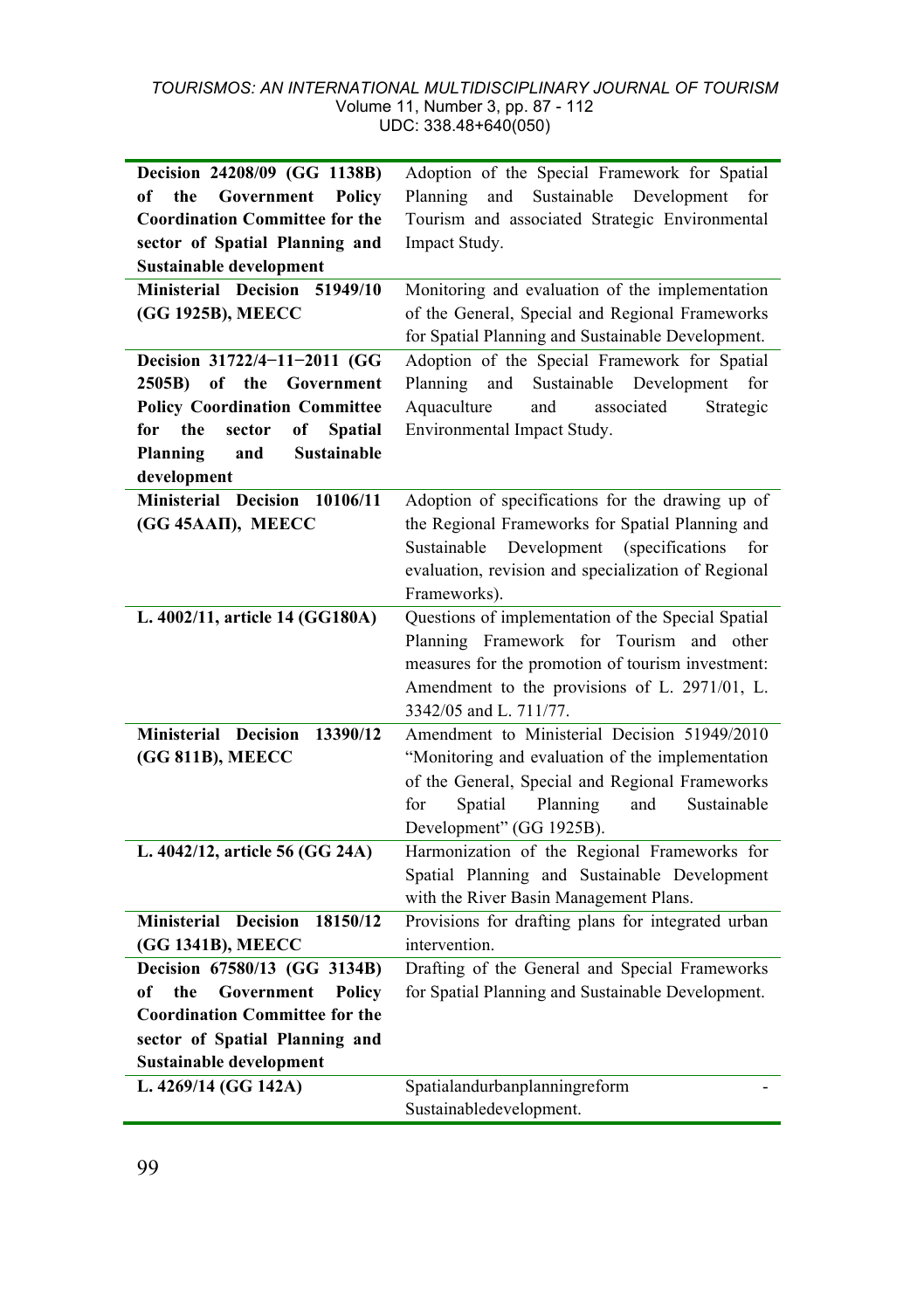| L. 4277/14 (GG 156A) | NewMasterPlanforAthens,<br>Attikiandotherprovisions.                                                                                                                |
|----------------------|---------------------------------------------------------------------------------------------------------------------------------------------------------------------|
| L. 4280/14 (GG 159A) | Environment<br>upgrade and<br>urban<br>private<br>development – sustainable development of<br>settlements -regulation of forest legislation and<br>other provisions |

**Table 3** Existing National / Regional Tourism Legislation and the Special Framework for Spatial Planning and Sustainable Development for Tourism

| <u>Bovoiopinonic ioi Toanomi</u><br>Name of Law | Summary                                                                           |
|-------------------------------------------------|-----------------------------------------------------------------------------------|
|                                                 |                                                                                   |
| L.2160/93 (GG 118A)                             | Tourismregulation and other provisions.                                           |
| L. 4002/11 (GG 180A), L.                        | Laws 4002/2011, 4014/2011, 4070/2012 and 4093/2012                                |
| 4014/11<br>(GG)<br>209A),                       | include provisions concerning the simplification of licensing                     |
| (GG)<br>82A),<br>L.4070/12                      | procedures for hotels and other tourism<br>businesses.                            |
| L.4093/A (GG 222A)                              | environmental licenses and new types of tourism investments                       |
|                                                 | (Integrated Tourism Development Areas<br>and tourism<br>accommodation complexes). |
| Law 4002/11, article 14                         | Implementation issues relating to the Special Spatial Planning                    |
| (GG 180/A/2011)                                 | Framework for Tourism and other provisions for the                                |
|                                                 | promotion of tourism investment - amending provisions of                          |
|                                                 | Law 2971/01, Law 3342/05 and Law 711/77.                                          |
| L.4070/2012 (GG 82A)                            | RegulationforElectronicCommunications,<br>Transport,                              |
|                                                 | PublicWorksandotherprovisions.                                                    |
| 170078/13<br><b>JMD</b><br>(GG)                 | Standard environmental commitments for the projects and                           |
| 2507/B/2011)                                    | activities of class B of group 6 "Tourist facilities and urban                    |
|                                                 | development projects in the building sector, sport and                            |
|                                                 | recreation".                                                                      |
| 4179/13<br>Law<br>(GG)                          | Simplification of procedures to enhance entrepreneurship in                       |
| 175/A/2013)                                     | tourism, restructuring of the Greek Tourism Organization and                      |
|                                                 | other provisions.                                                                 |
| <b>Decision</b> 65657/13<br>(GG)                | Adoption of the findings of the report on implementation of                       |
| the<br>3156<br>of<br>$\bf{B}$                   | the Special Framework for Spatial Planning and Sustainable                        |
| Government<br>Policy                            | Development for Tourism.                                                          |
| <b>Coordination Committee</b>                   |                                                                                   |
| for the sector of Spatial                       |                                                                                   |
| <b>Planning and Sustainable</b>                 |                                                                                   |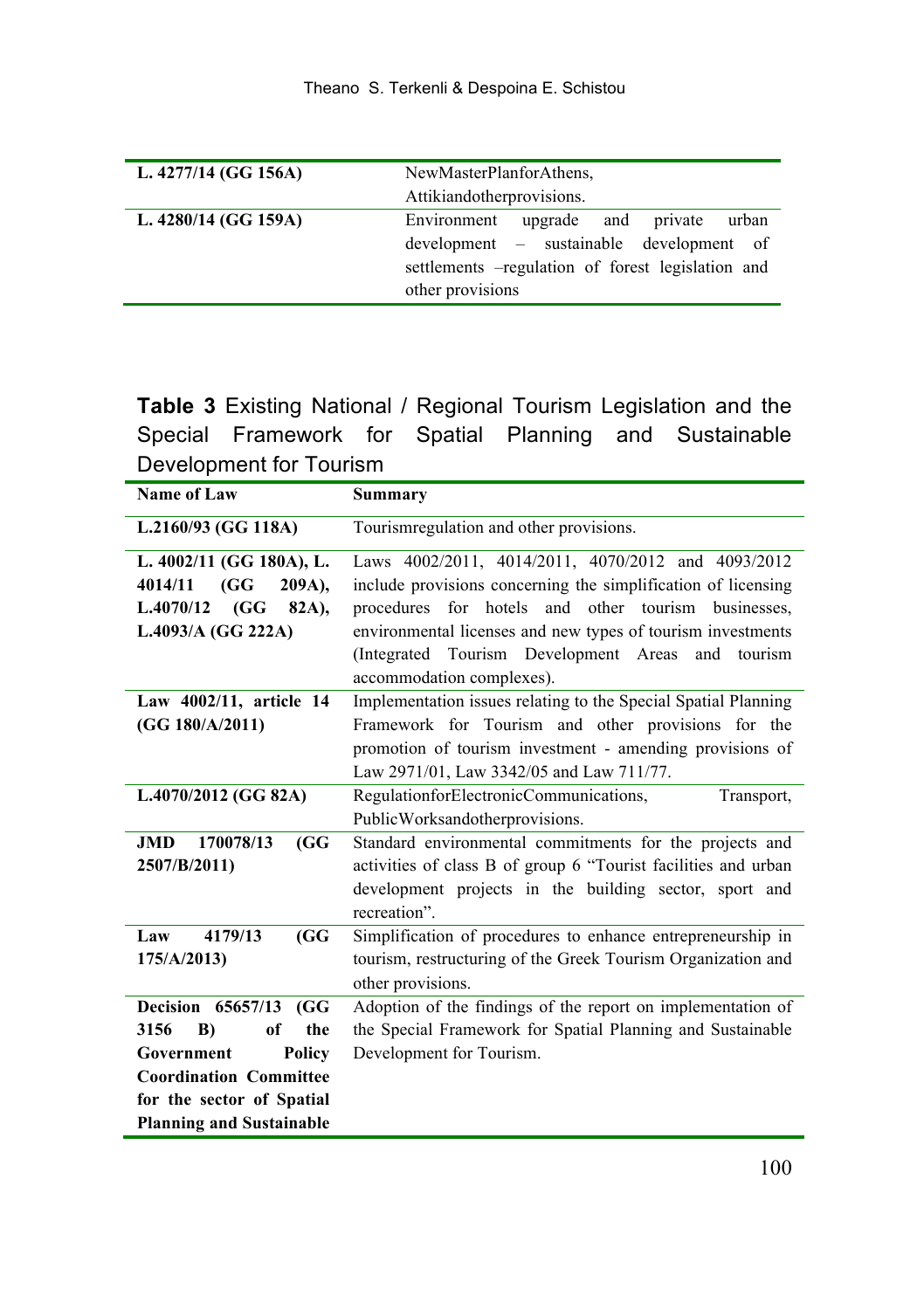**development.**

| <b>Decision</b> 67659/13<br>(GG)<br>3155B)<br>of<br>the<br>Government<br>Policy<br><b>Coordination Committee</b><br>for the sector of Spatial<br><b>Planning and Sustainable</b><br>development | Adoption of the amendment to the Special Framework for<br>Spatial Planning and Sustainable Development for Tourism<br>and Strategic Environmental Impact Assessments. |
|-------------------------------------------------------------------------------------------------------------------------------------------------------------------------------------------------|-----------------------------------------------------------------------------------------------------------------------------------------------------------------------|
| L. 4256/14 (GG 92A)                                                                                                                                                                             | Cruise ships and other provisions.                                                                                                                                    |
| L. 4276/14 (GG 155A)                                                                                                                                                                            | Simplificationofoperatingproceduresfortourismenterprisesand<br>infrastructure, specialtourismtypesandotherprovisions.                                                 |

## **National Tourism Land Use Policy up to 2009**

The year 2009 saw the publication of the Special Framework for Spatial Planning and Sustainable Development for TourismJMD 24208/09 (GG 1138/B/2009): "Approval of the Special Framework for Spatial Planning and Sustainable Development for Tourism and Strategic Environmental Impact Study." Its key objectives were to protect and enhance the natural and cultural environment and to improve the competitiveness of tourism, while ensuring the sustainability of resources and the development of a clearer framework for the underlying planning principles and processes. The framework took into account the existing conditions prevailing in Greece, identified the main features of tourism in the country, set conditions and restrictions (regulations specifying minimum areal extent for the main tourist accommodation structures etc.) and provided tourism strategies and guidelines for the spatial organization of tourism. Thus, it constituted an attempt to solve spatial conflicts between tourism and land uses stemming from other sectoral policies (whether already in practice or not), such as environmental, agricultural,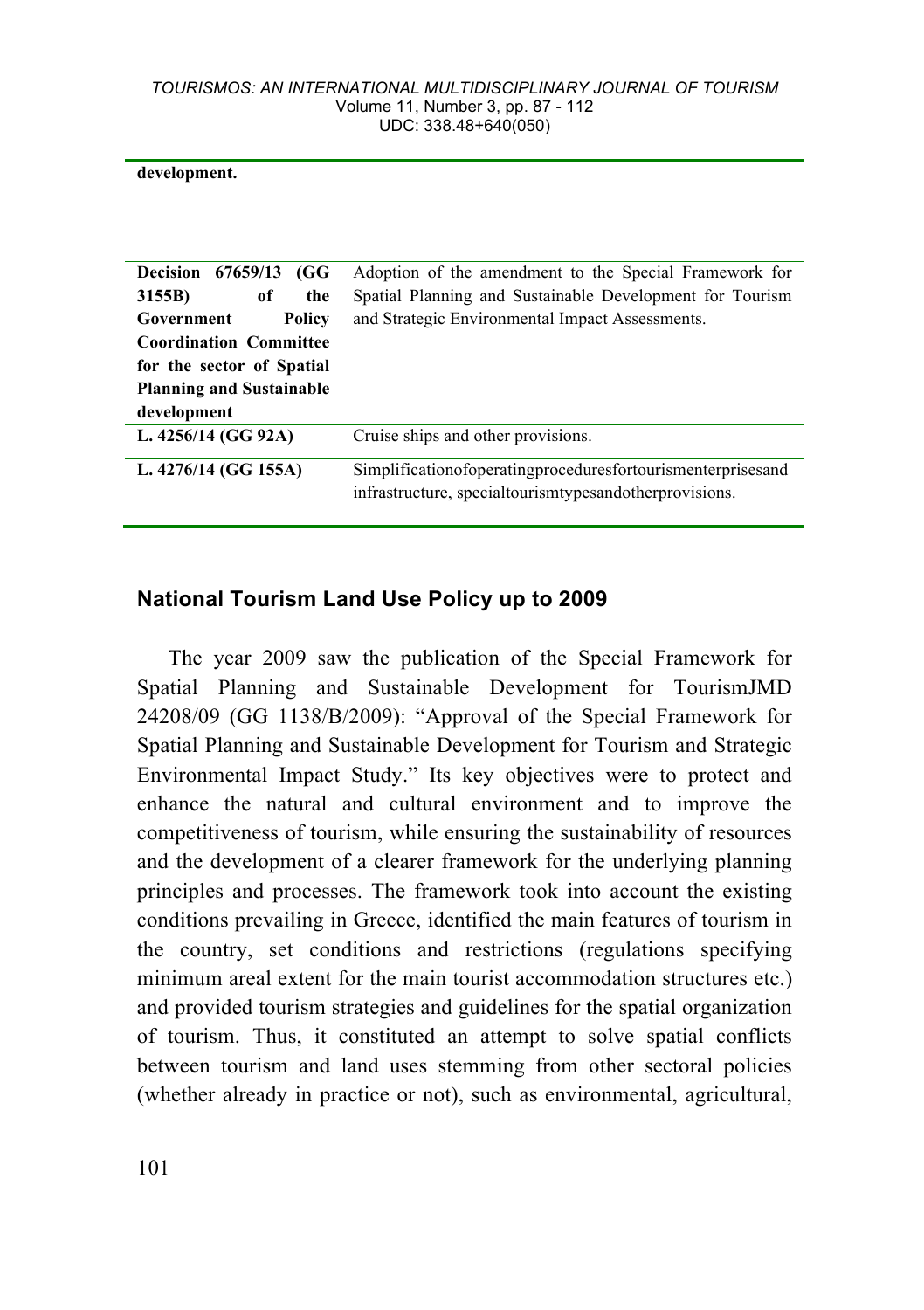forestry, and other policies, (JMD 24208/09: GG 1138/B/2009), as indicatively recorded in the table below (Table 4).

**Table 4** Special Framework for Spatial Planning and Sustainable Development for Tourism (2009): Key Concerns and Proposed **Strategies** 

| Key concerns                    | The growth of tourism activity.<br>٠                                        |  |  |  |  |  |  |  |  |  |
|---------------------------------|-----------------------------------------------------------------------------|--|--|--|--|--|--|--|--|--|
| <sub>of</sub><br><b>Special</b> | The increased housing demand in organized tourism                           |  |  |  |  |  |  |  |  |  |
| Framework                       | facilities.                                                                 |  |  |  |  |  |  |  |  |  |
| for Tourism                     | New forms of management of tourist accommodation (e.g.                      |  |  |  |  |  |  |  |  |  |
|                                 | condo hotels).                                                              |  |  |  |  |  |  |  |  |  |
|                                 | The lack of coherent common tourism policy within the EU,                   |  |  |  |  |  |  |  |  |  |
|                                 | hindering planned tourism development in Greece.                            |  |  |  |  |  |  |  |  |  |
|                                 | The country's comparative advantages (e.g. cultural capital,                |  |  |  |  |  |  |  |  |  |
|                                 | climate, the large number of islands, length and quality of coastal natural |  |  |  |  |  |  |  |  |  |
|                                 | environment, diversity and degree of alternation in the form and type of    |  |  |  |  |  |  |  |  |  |
|                                 | resources, density and variety of areas of outstanding natural beauty, etc. |  |  |  |  |  |  |  |  |  |
| Main                            | Prevalence of mass tourism, coupled with the limited                        |  |  |  |  |  |  |  |  |  |
| characteristics                 | development of other forms of tourism.                                      |  |  |  |  |  |  |  |  |  |
| of<br>Greek                     | Environmental degradation in some destinations.<br>$\bullet$                |  |  |  |  |  |  |  |  |  |
| tourism which                   | Strong seasonality, necessitating the enrichment of the tourist             |  |  |  |  |  |  |  |  |  |
| taken<br>were                   | product with alternative and special-interest forms of tourism              |  |  |  |  |  |  |  |  |  |
| into account                    | Frequent limited accessibility of destinations.                             |  |  |  |  |  |  |  |  |  |
|                                 | Low degree of satisfaction with amenities.<br>$\bullet$                     |  |  |  |  |  |  |  |  |  |
|                                 | The depreciation of a significant proportion of tourist                     |  |  |  |  |  |  |  |  |  |
|                                 | accommodations, despite the attempted slow but steady qualitative           |  |  |  |  |  |  |  |  |  |
|                                 | upgrading of hotel capacity, based on new standards.                        |  |  |  |  |  |  |  |  |  |
|                                 | Dysfunctions<br>and<br>deficiencies<br>in<br>specific<br>tourist            |  |  |  |  |  |  |  |  |  |
|                                 | infrastructures (congestion, lack of parking spaces, etc.), which exist in  |  |  |  |  |  |  |  |  |  |
|                                 | many tourist destinations, resulting in environmental degradation.          |  |  |  |  |  |  |  |  |  |
| Proposed                        | The classification of areas according to their tourism                      |  |  |  |  |  |  |  |  |  |
| strategies and                  | development (developed, developing, less-favoured for tourism,              |  |  |  |  |  |  |  |  |  |
| directions                      | metropolitan, coastal and island, mountainous, lowland and semi-            |  |  |  |  |  |  |  |  |  |
|                                 | mountainous areas, NATURA 2000 areas etc.).                                 |  |  |  |  |  |  |  |  |  |
|                                 | Categorizing of tourism areas: mass, moderate and alternative               |  |  |  |  |  |  |  |  |  |
|                                 | tourism, island or non-island.                                              |  |  |  |  |  |  |  |  |  |
|                                 | Promotion of various alternative and special-interest forms of              |  |  |  |  |  |  |  |  |  |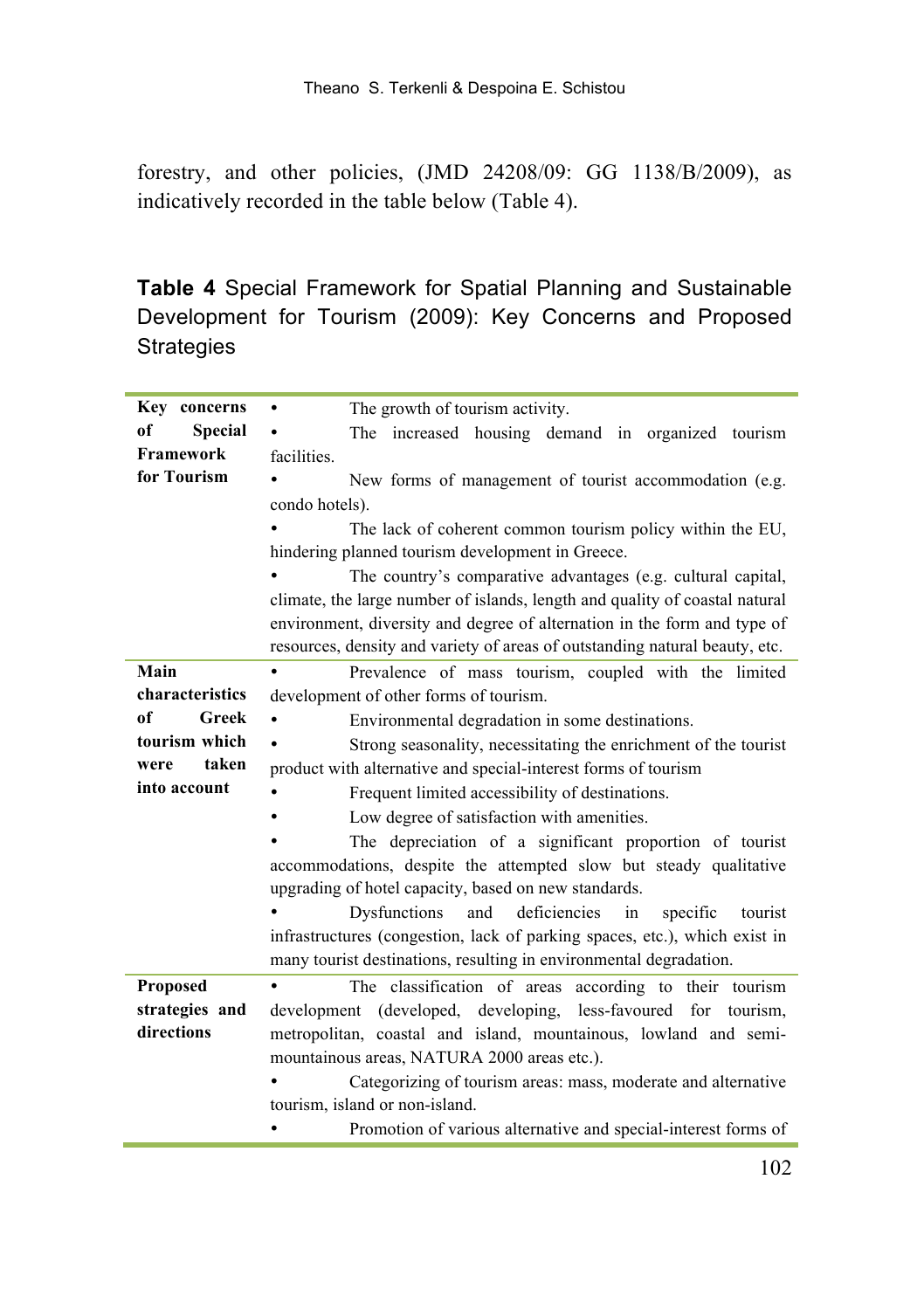tourism (conference, urban, marine, cultural, religious, etc.), directly linked to existing infrastructure.

The outcome of the implementation of this framework and tourism policy, in general, reflects not only the effort to protect and conserve resources, but points to the fact that "ultimately the logic which has prevailed is development through exceptions to protective regulations", (Mathioudakis, 2013). This argument has also been supported by observations from the Hellenic Association of City and Regional Planners (2013). Specifically, certain consequent issues were identified such as that focusing on small-scale interventions does not reflect the integrated spatial approach on a large scale, despite the provision of incentives; moreover, the application and development of organized facilities for sited tourism activities may bring about adverse impacts and increase strains in already overburdened contexts with an emphasis on special protection areas and uninhabited islands. Further reference was made to the lack of carrying capacity assessment in the JMD text and to conflicting provisions between the General Spatial Framework and the Special Framework for Tourism, as, for example, in siting industrial units of medium and high nuisance in tourist areas (incompatible uses).

103 Generally speaking, the current situation of tourism, in terms of existing land use, in Greece, is the result of both the existing spatial policy that has been practiced over the past decades, and of its failure to address tourism issues, especially after the decades immediately after the end of the Greek civil war. Numerous irreversible and permanent land use changes came about from the adoption of the mass tourism model, aided by a number of factors: the geographical sprawl of tourist facilities in the country; the concentration and expansion of tourist poles without the application of a particular spatial development framework; the insufficient restriction of off-plan construction; the lack of interest in improving the features and "applicability" of mechanisms for organized siting of tourist activities; the lack of a system of priority zones, carrying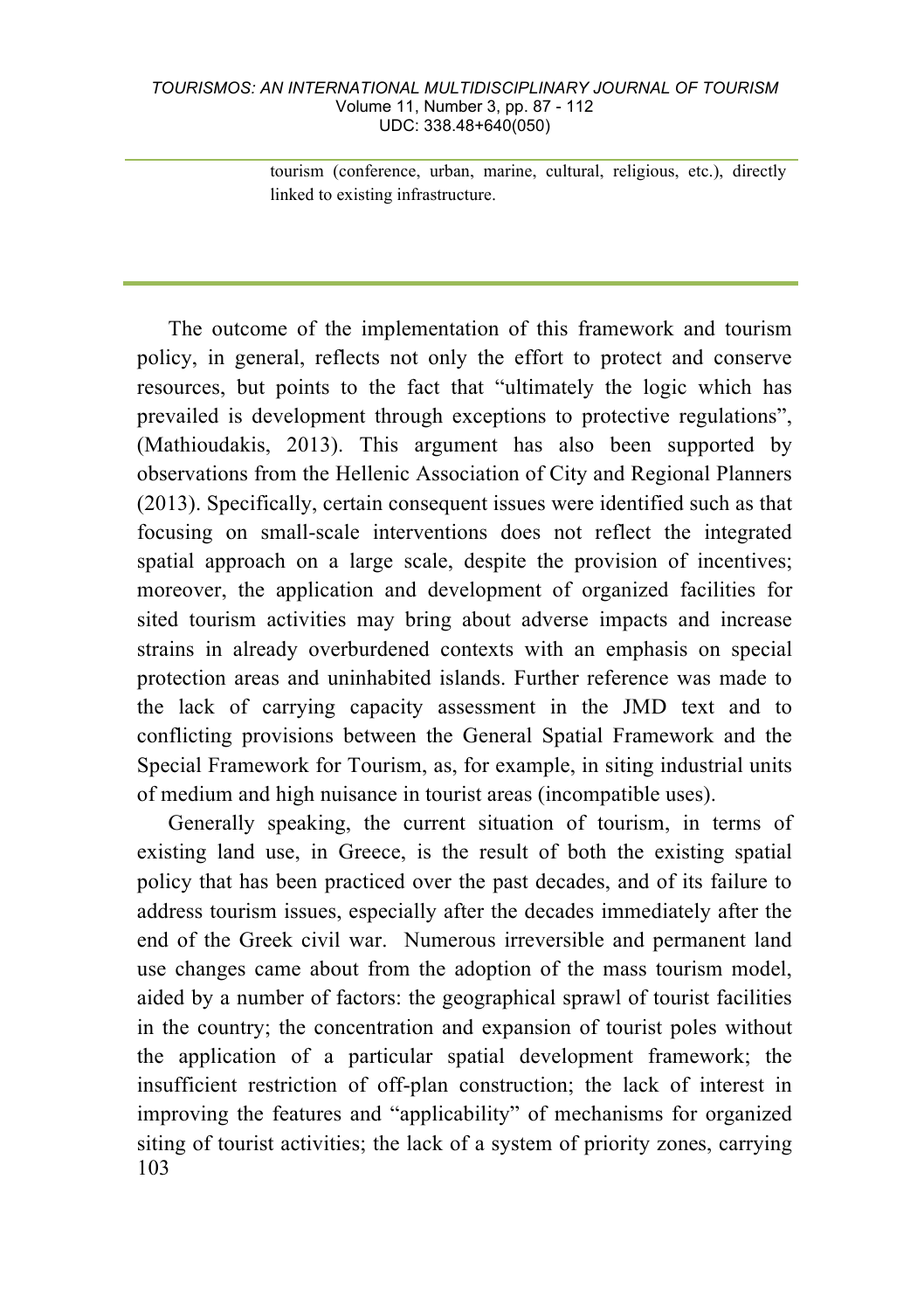capacity assessments, and of operational criteria for siting within each zone of the different forms of tourism (especially organized and specific forms), etc. Thus, one of the basic results of the above is that a characteristic of tourism in Greece is "spatial dissipation" (Economic and Social Council of Greece, 2008), and furthermore the current spatial disorganization has "various consequences for development, spatial planning, residential/urban planning and the environment" (Economic and Social Council of Greece, 2008).

Organized forms of tourism activities, such as Integrated Tourist Development Areas (I.T.D.A.), Areas of Organization of Production Activities, and Areas under Special Zoning Regulation display weaknesses, especially as to their geographical siting, which may present constitutional problems. The incomplete institutionalization of measures to promote satisfactorily the financing of operations through development programmes, upon completion of a study, constitutes a major drawback resulting in inconsistency in effective inter-regional reinforcement of the tourism sector. Without specific protection regimes, urban planning policy, together with legislation for off-plan construction, was counterproductive as to the final form of the tourism product. Rather, it led to conflicts in urban and extra-urban areas and to environmental degradation. The development of roadside infrastructure, combined with the unmanaged and unplanned creation of mostly small tourist infrastructure (rented rooms) after qualification reports were issued by the Greek National Tourism Organization, did not take into account visual saturation standards and led to landscape deterioration of areas outside settlements.

## **National Land Use and Tourism Policy up to date - Recent Legislative Reform**

Significant legislative changes in spatial planning have been instigated since 2010, in an attempt to reinforce and organize the legal framework of tourism. In 2010, Ministerial Decision (MD) 51949/10 of the MEECC was issued for "Monitoring and evaluation of the implementation of the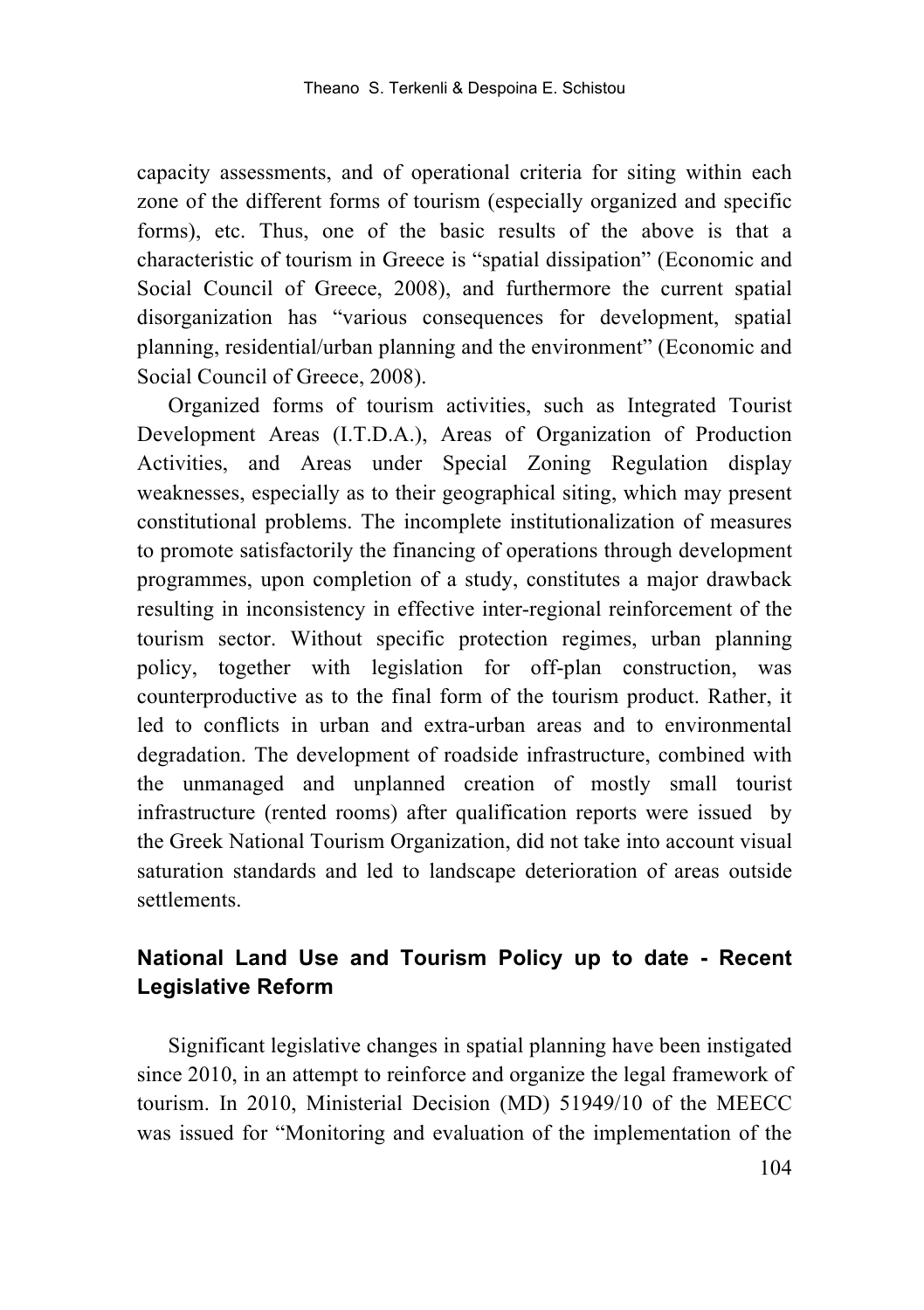General, Special and Regional Frameworks for Spatial Planning and Sustainable Development" (amended in 2012). Combined with the provisions of L. 2742/1999 (GG 207A) and MD 10106/11 (GG 45AAΠ) on "Adoption of specifications for the drawing up of the Regional Frameworks for Spatial Planning and Sustainable Development (specifications for evaluation, revision and specialization of Regional Frameworks" (Table 2), it led to the drawing up of the Εvaluation Reports for the Regional Frameworks applied to the 10 Greek regions, and to their (currently in progress) revision. As pointed out by Gemenetzi&Zaharos (2012), "the evaluation, revision and specialization of the Regional Frameworks for Spatial Planning and Sustainable Development of the regions of Greece raises for the first time the issue of the protection and management of landscape as a significant parameter in spatial and regional planning".

Towards the end of 2013, the Government Policy Coordination Committee in the sector of Spatial Planning and Sustainable Development, with JMD 67659/13 (GG 3155/B/12-12-2013) adopted the amended Special Framework for Spatial Planning and Sustainable Development for Tourism and Strategic Environmental Impact Assessments. Table 5 sets out the assessment carried out for the purposes of the amendment, as well as the new proposed strategies and directions.

|  |                     |  | Table 5 Amended Special Framework for Spatial Planning and   |  |  |
|--|---------------------|--|--------------------------------------------------------------|--|--|
|  |                     |  | Sustainable Development for Tourism (2013): Key concerns and |  |  |
|  | Proposed Strategies |  |                                                              |  |  |

| <b>Key</b>     | The upgrading of spatial planning within the framework of the                                                               |  |  |  |
|----------------|-----------------------------------------------------------------------------------------------------------------------------|--|--|--|
| concerns       | European guidelines and policies through sustainable development and                                                        |  |  |  |
| of the new     | recognition by the European Commission of the significance of tourism for                                                   |  |  |  |
| <b>Special</b> | the Greek economy.                                                                                                          |  |  |  |
| Framewor       | The country's comparative advantages (e.g. cultural capital,                                                                |  |  |  |
| k              | climate, the multitude of islands, natural environment, density and variety of<br>areas of outstanding natural beauty, etc. |  |  |  |
|                | Tourism's contribution to employment and the trade balance                                                                  |  |  |  |
|                | (economic crisis). The Greek tourism product remains typically<br>"Mediterranean".                                          |  |  |  |
|                | A feature of Greek tourism is low package cost associated with<br>$\bullet$                                                 |  |  |  |
| - - -          |                                                                                                                             |  |  |  |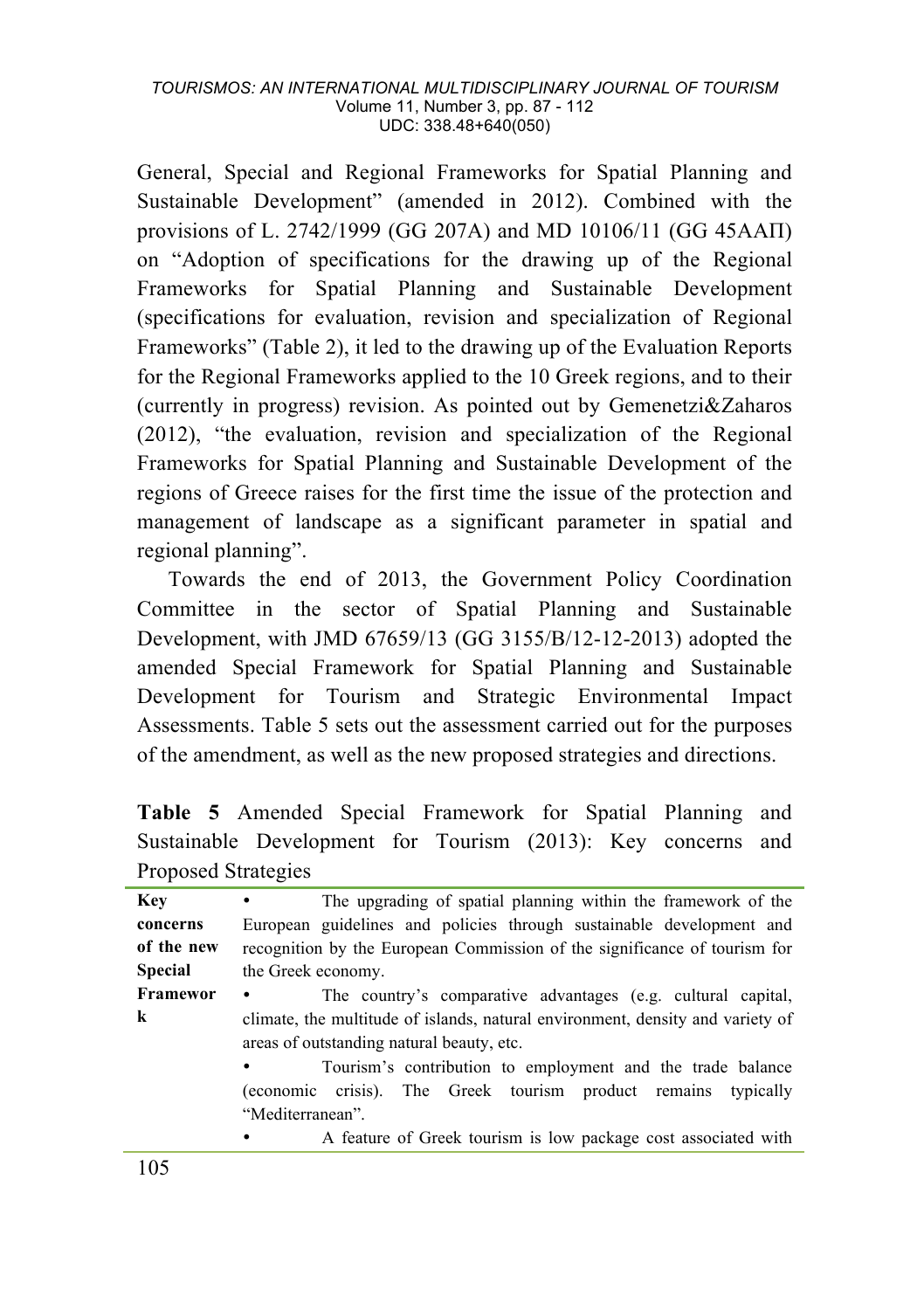|                   | low foreign exchange earnings for the country of destination.                    |  |  |  |  |  |  |  |
|-------------------|----------------------------------------------------------------------------------|--|--|--|--|--|--|--|
|                   | The decline in internal tourism since 2010 due to the economic                   |  |  |  |  |  |  |  |
|                   | crisis and the low competitiveness of Greece, together with the development      |  |  |  |  |  |  |  |
|                   | of new tourism destinations, e.g. Turkey & Croatia.                              |  |  |  |  |  |  |  |
|                   | The development at national level of a long term strategy for                    |  |  |  |  |  |  |  |
|                   | tourism, taking into consideration the unsatisfactory level of services in many  |  |  |  |  |  |  |  |
|                   | tourist destinations in Greece and the calculated expansion in tourism activity  |  |  |  |  |  |  |  |
|                   | on a worldwide level.                                                            |  |  |  |  |  |  |  |
| Aims<br>are       | The promotion of sustainable and balanced development of                         |  |  |  |  |  |  |  |
| to                | tourism in the country.                                                          |  |  |  |  |  |  |  |
| facilitate        | The shift from a mass, undifferentiated and<br>monothematic                      |  |  |  |  |  |  |  |
|                   | tourism to one which is high-quality, differentiated, multi-thematic, and with   |  |  |  |  |  |  |  |
|                   | greater financial yields.                                                        |  |  |  |  |  |  |  |
|                   | Reductionoftheimpactofseasonalityoftourismthroughthepromotion                    |  |  |  |  |  |  |  |
|                   | ofhigh-quality<br>tourist<br>accommodation<br>establishments.<br>services<br>and |  |  |  |  |  |  |  |
|                   | infrastructure, together with the upgrading of existing lower grade facilities.  |  |  |  |  |  |  |  |
|                   | The support of less-developed tourism areas, along with the                      |  |  |  |  |  |  |  |
|                   | exploitation of special / alternative forms of tourism and the broadening of     |  |  |  |  |  |  |  |
|                   | the range of tourism products available, taking into consideration the natural,  |  |  |  |  |  |  |  |
|                   | cultural, economic and social identity of each area.                             |  |  |  |  |  |  |  |
|                   | The exploitation of the local natural and cultural features, and                 |  |  |  |  |  |  |  |
|                   | restriction of the sprawl of tourism facilities into off-plan areas.             |  |  |  |  |  |  |  |
|                   | The development and organization of the national territory for the               |  |  |  |  |  |  |  |
|                   | tourism sector taking into consideration all provisions laid down for other      |  |  |  |  |  |  |  |
|                   | sectors/industries $\&$ the exploitation for tourism, in the context of present  |  |  |  |  |  |  |  |
|                   | guidelines, of state owned real estate.                                          |  |  |  |  |  |  |  |
| <b>Indicative</b> |                                                                                  |  |  |  |  |  |  |  |
|                   | Categorizing of the national territory based on the following                    |  |  |  |  |  |  |  |
| <b>Proposed</b>   | criteria: a) intensity and type of tourism development,                          |  |  |  |  |  |  |  |
| strategies<br>and | b) geomorphological features and c) vulnerability of the resources in area       |  |  |  |  |  |  |  |
| directions        | categories. (Developed and developing tourism areas; areas deemed                |  |  |  |  |  |  |  |
|                   | appropriate for development of special / alternative forms of tourism,           |  |  |  |  |  |  |  |
|                   | metropolitan areas, islands and coastal areas, mountainous areas, lowland and    |  |  |  |  |  |  |  |
|                   | semi-mountainous areas, areas belonging to the National System of Protected      |  |  |  |  |  |  |  |
|                   | Areas, protected and deserted settlements, archeological sites, monuments        |  |  |  |  |  |  |  |
|                   | and historical sites, and areas of particular interest.                          |  |  |  |  |  |  |  |
|                   | Establishment of guidelines, measures and actions linked to                      |  |  |  |  |  |  |  |
|                   | tourism development, according to area category.                                 |  |  |  |  |  |  |  |
|                   | Strengthening of alternative forms of tourism through the                        |  |  |  |  |  |  |  |
|                   | promotion of new sectors (such as cruises and marinas)                           |  |  |  |  |  |  |  |
|                   | Introduction of new forms of infrastructure such as "mixed use                   |  |  |  |  |  |  |  |
|                   | resorts" or "tourism accommodation complexes." etc.                              |  |  |  |  |  |  |  |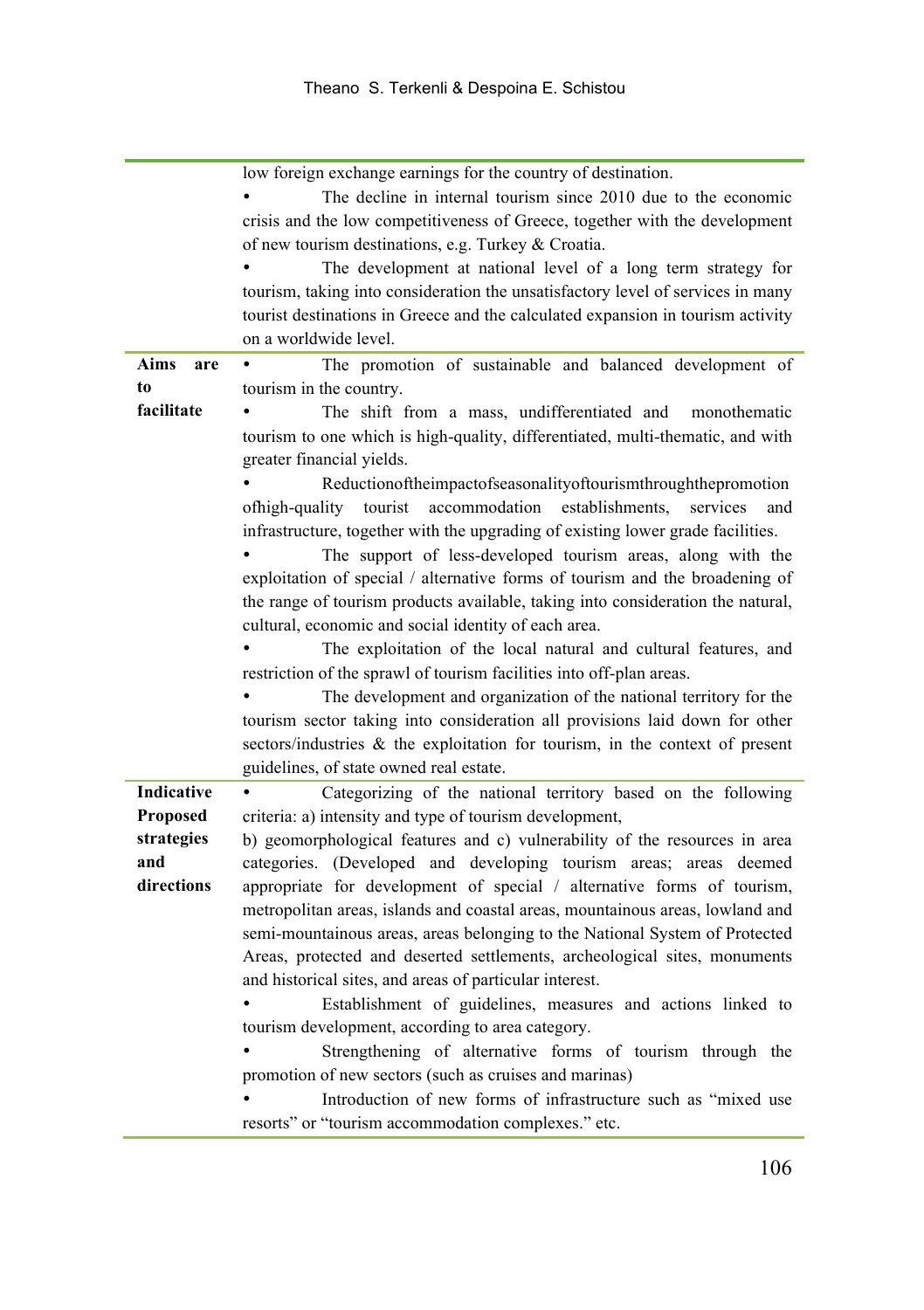• Priorities with regard to the type and form of tourism development in each area.

Furthermore, besides the Special Framework for Spatial Planning and Sustainable Development for Tourism, various other pieces of legislation have sought to reinforce and organize the legal framework for tourism (Table 3). A recent example is Law 4179/13, aiming to boost enterprise by simplifying procedures and introducing new tourist products (such as condo hotels and youth hostels etc.) and attempting to regularize operationally the infrastructure of diverse tourist attractions. Despite the commendable intentions underlying them, Law 4179/13 on mixed use resorts, in combination with the Special Framework for Spatial Planning and Sustainable Development for Tourism, were unfavorably received by ecological organizations, who raised major concerns over such issues as the environmental strain of building in NATURA areas and changes to the terms of out-of-plan construction, so as to allow the siting of tourist accommodation facilities in forests etc.

Finally, the most recent relevant laws have been Law 4269/14 (GG 142/A/28-06-2014) "Spatial and urban planning reform–sustainable development" and Law 4280/14 (GG 159/A/08-08-2014, "Environmental upgrade and private urban development–sustainable development of settlements–regulation of forest legislation and other provisions". As regards the spatial and urban planning reform, objections were raised in relation to the undermining of spatial planning at the national level with the promotion of the new concept of the governmental national spatial planning strategy and of national/regional spatial planning frameworks, while Law 4280/14 contains provisions regarded by ecological organizations as also increasing pressures on the Greek forest environment.

## **CONCLUSIONS AND RECOMMENDATIONS**

The promotion of incentives for the establishment of higher quality tourist accommodation establishments and the upgrading of existing tourist accommodation establishments to 4/5 star standard.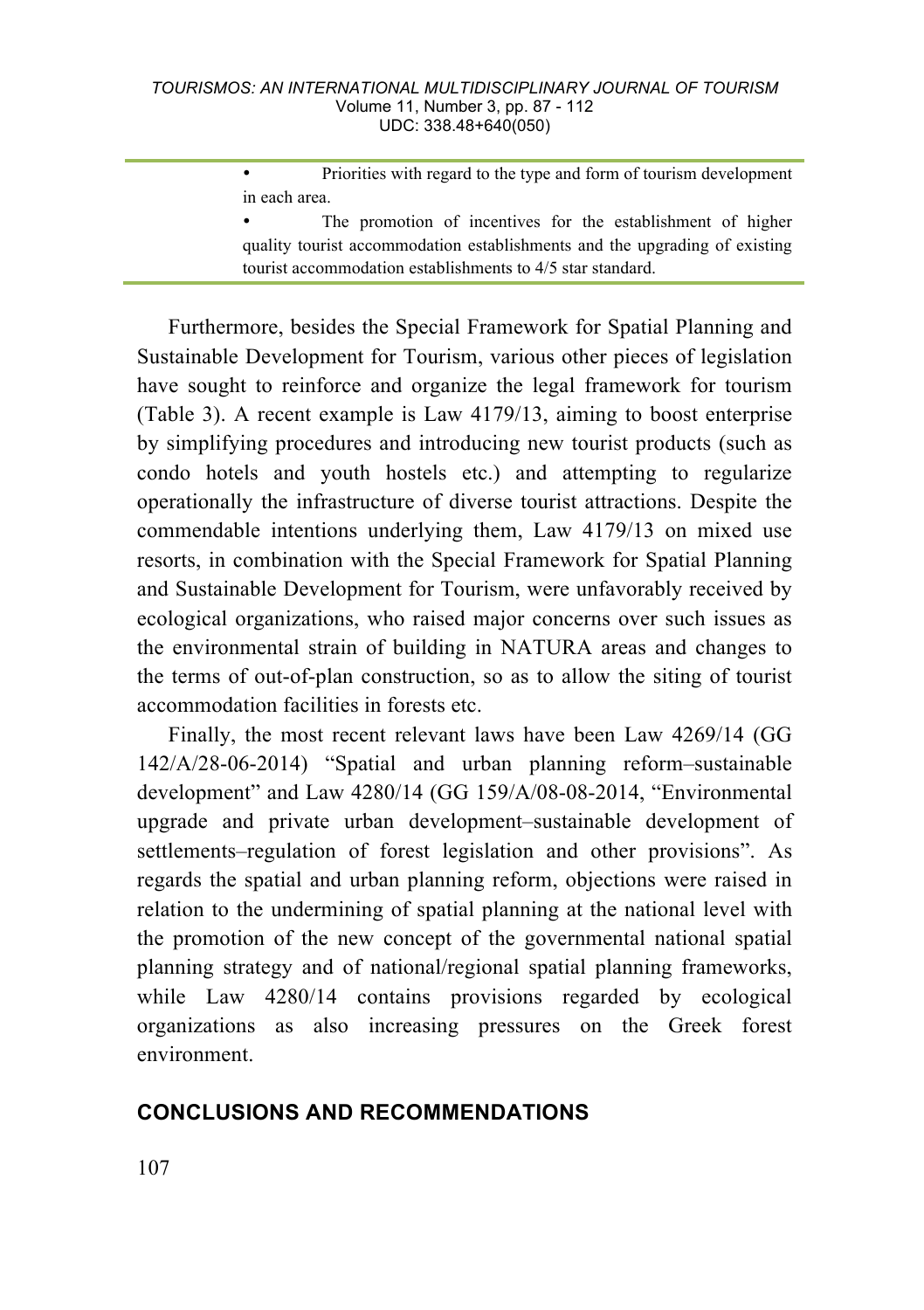Our exploration of the interdependences between spatial land-use policies and tourism in Greece points to a complex, tentative and circular chain of existing balances, based on partially causal relationships, with interplay between causes and effects. All policies impacting on land use and tourism pursued, particularly in recent decades,represent a barrage of efforts to resolve existing problems, namely the promotion of politically motivated programmes (often not fully worked out) and the servicing of special interests (local or otherwise). In addition, all sectoral spatial policies, and in particular those for tourism, create pressures on land, with both permanent and non-permanent effects, which in turn, inevitably result in the dependency of the tourism product on changing the conditions of tourism destinations.

In Greece, as we have seen, there are significant land-use conflicts between tourism, agriculture, mining, fishing, infrastructure development, with the deterioration of the physical environment through tourism/recreation development, and landscape destruction through largescale construction works. Meanwhile, and as a result of the above impacts on the land, the appearance of the rural landscape is changing fast, at rates so rapid that we find degraded landscapes in the vicinity of or within environmentally sensitive parts of the country. Also noteworthy is the debasement of environmental standards, the ecological degradation and the destruction of the landscape, in favor of economic growth. An ineffective legal framework and inappropriate mechanisms of urban and regional planning together with the lack of institutionalization for areas of ecological and cultural value, insufficient appreciation of the value of cultural landscapes and the lack of awareness and education, intensified the consequences of the various drivers mentioned above.

Reinforcing the tourism product through existing policies and legislation should be undertaken not only to solve problems when they arise, but as an application of procedures and guidelines that lead to specific, desirable and sustainable outcomes. Tourism, as a complex activity with a direct and indirect impact on the living and non-living space of human societies, should be suited to their characteristics and prospects, emphasizing regional uniqueness and particularities, protecting but at the same time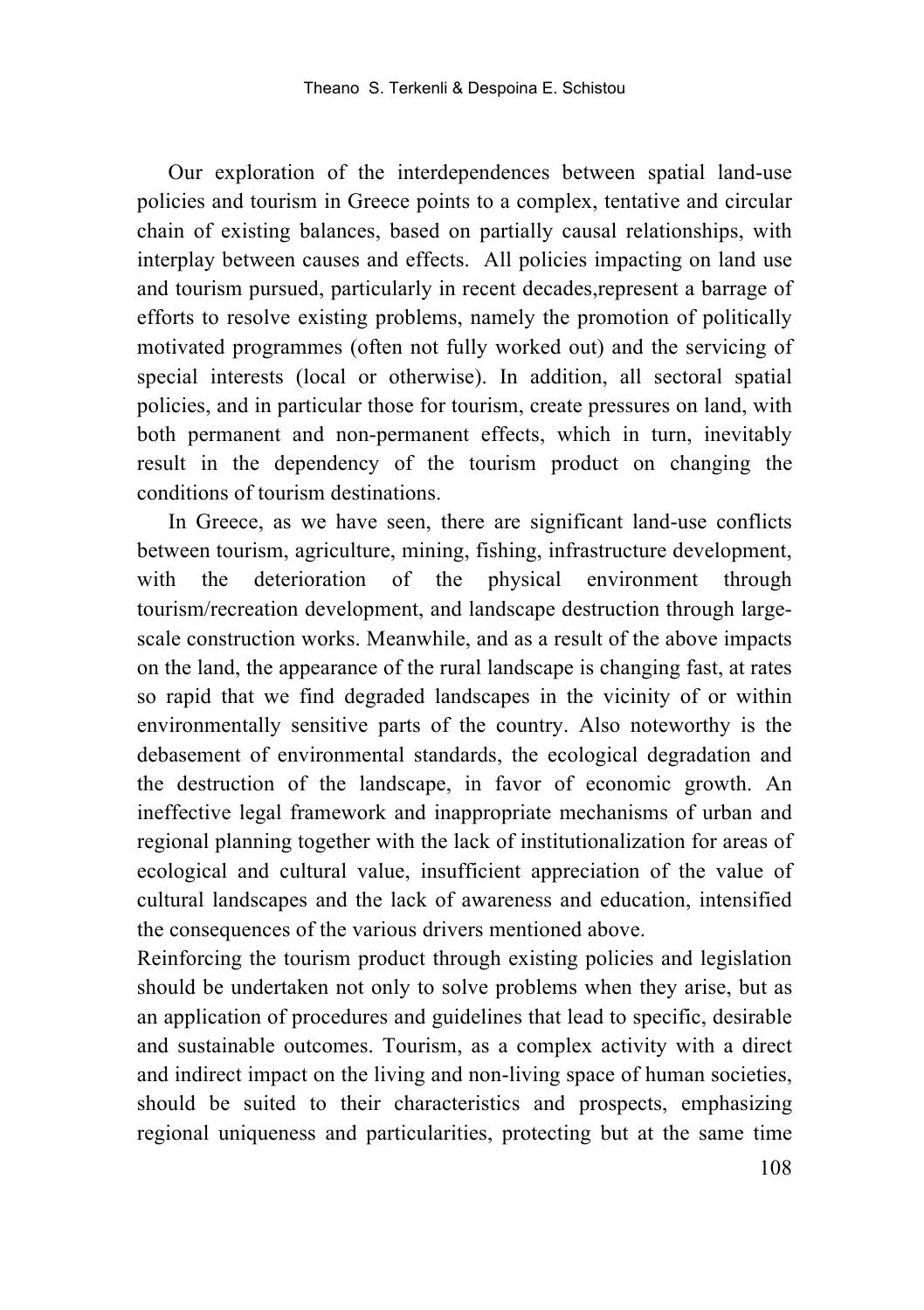promoting the landscape and the environment, enhancing entrepreneurship and safeguarding local cultural, physical, economic and historical diversity and richness. For this purpose, all aspects of land use, change and development ought to be integrated, both in law and in practice, into prospective tourism planning and management.

#### **REFERENCES**

- Angelidis, M. and Economou, A. (2008). Tourist development environmental impacts on the Greek coastal areas and spatial planning policy. *4th Panhellenic Conference on the Management of Coastal Zones,* pp. 181-190 Http://www.srcosmos.gr/srcosmos/showpub.aspx?aa=11757. Accessed the  $7<sup>th</sup>$ of January 2015.
- Annual Tourism Report, (2013), *Greece*. European Commission. Http://ec.europa.eu/DocsRoom/documents/5956/attachments/1/translations/en /renditions/native. Accessed the 8th of January 2015.
- Antrop, M. (2005). Why landscapes of the past are important for the future. *Landscape and Urban Planning*, Vol. 70, No. 1–2: pp. 21-34.
- Aretano, R., Petrosillo, I., Zaccarelli, N., Semeraro, T. and Zurlini, G. (2013). People perception of landscape change effects on ecosystem services in small Mediterranean islands: A combination of subjective and objective assessments. *Landscape and Urban Planning,* Vol. 112: pp 63-73
- Association of Greek Tourism Enterprises (A.G.T.E.) (2010). Significance of tourism for the Greek economy and society, and proposals for tourist development.Http://www.greektourism2020.gr/fileadmin/GreekTourism2020/ gt2020\_documents/oreksi\_diavasma/100201Meleth.pdf. Accessed the 30<sup>th</sup> of September 30 2013.
- Beriatos, E. (2008). Uncontrolled Urbanization. *Proc. 44th ISOCARP Congress*.Dalian, China: 19-23 September, 2008.
- Chiotis, G. and Coccossis, H. (2000). Tourist Development and Environmental Protection in Greece Tourism and the Environment: Regional, Economic and Policy Issues. in J. van der Straaten and Briassoulis H., (eds.), *Tourism and the Environment,* Amsterdam: Kluwer Academic Publishers.
- Cosor, G., Frederiksen, P., Geamana, N., Kristensen, S., Svenningsen, S., Schistou, D., Terkenli, T., Pavlis, E., Vadineanu, A. and Van der Sluis, T. (2012). Literature study on land use and landscape change as a result of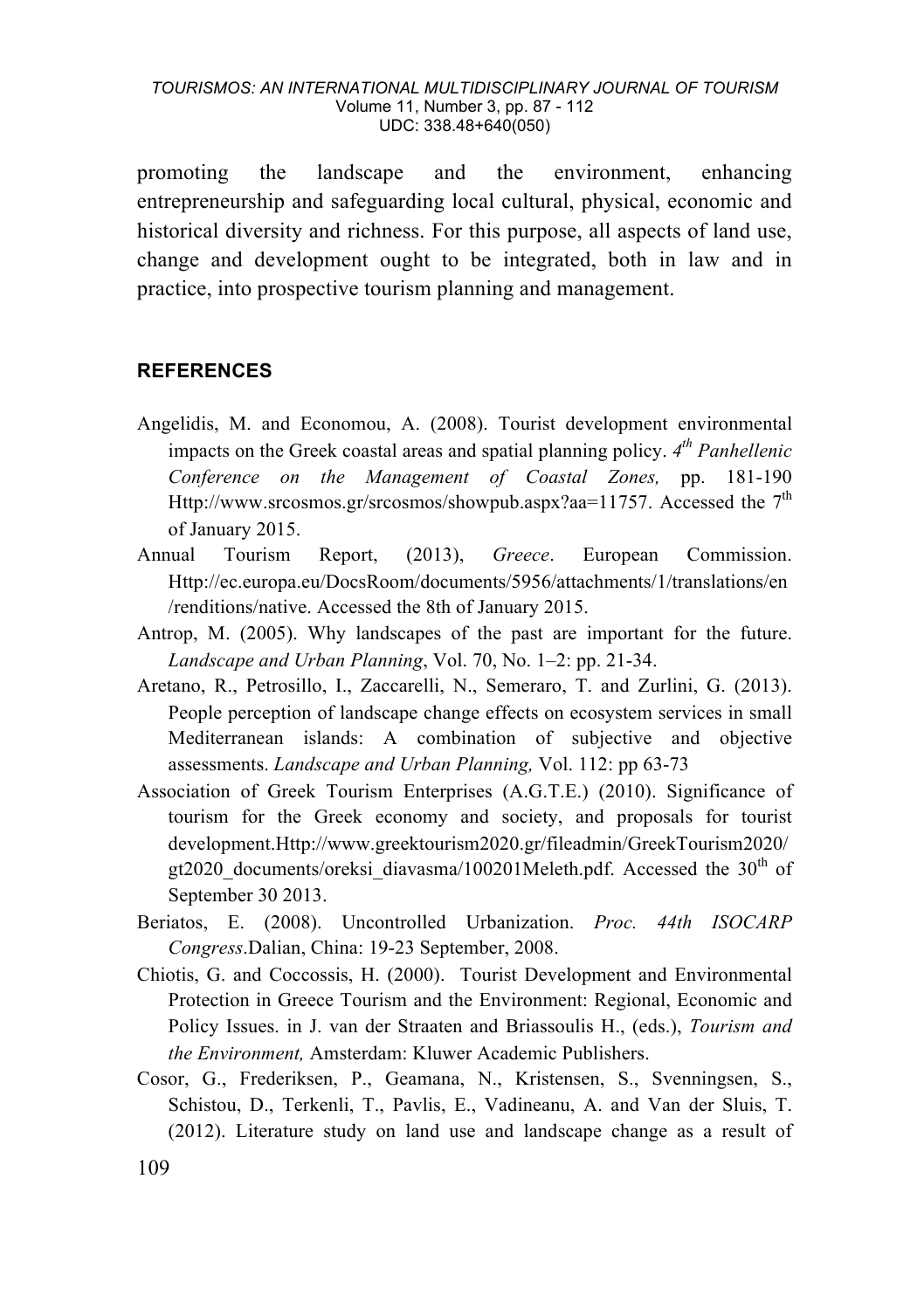European policies - an overview of institutions and governance structures regarding land use change for different countries in Europe. In: Van der Sluis, T. (Ed.). *VOLANTE Project reports,* Copenhagen.

- Dimitriadi, E., and A. Kallia-Antoniou. (2012). Sustainable tourism in the framework of European policy on the preservation of biodiversity*, Environmental Law*, Vol. 2012, No. 1: pp. 13-26.
- Economic and Social Council of Greece (2008). The impact of tourism on land use in Greece. Initiative Opinion on Tourism and Environment. Http://www.larissa-chamber.gr/Uploads/Files/TANEO/OKE8.pdf. Accessed the  $30<sup>th</sup>$  of May 2013..
- Coccossis, H., Mexa, A. and Collovini, A. (2002). *Defining, measuring and evaluating carrying capacity in European tourism destinations. Material for a Document.* EU Commission Report B4-3040/2000/294577/MAR/D2, (Prepared report by Coccossis, H., Mexa, A. and Collovini, A., University of the Aegean, Dept. of Environmental Studies, Laboratory of Environmental Planning). Http://europa.eu.int/comm./environment/iczm/tcca\_material.pdf
- Galanos, G. (2009). Determinants of competitiveness in the European and international tourism industry-the case of Greece. *PhD Thesis.* Piraeus, Greece: University of Piraeus.http://thesis.ekt.gr/thesisBookReader/id/23693#page/1/mode/2up. Accessed the  $7<sup>th</sup>$  of January 2015.
- Gemenetzi, C. and Zacharos, P. (2012). The protection and management of Greek landscape in spatial planning, Proceedings of the 3rd Panhellenic Conference of Town Planning, Planning & Regional Development. Volos, 27-30 September 2012. Athens: Graph, University of Thessaly Press, 2012.
- Hellenic Association of City and Regional Planners (2013). Views on the draft proposal of the Joint Ministerial Decision on the adoption of the Special Framework for Spatial Planning and Sustainable Development for Tourism and Strategic Environmental Impact Study. Http://www.chorotaxia.gr/ftp/2013/2013\_07\_19\_Chorotaxiko\_tourismou\_dia vouleusi.pdf. Accessed the 3rd of June 2013, at 10:40.
- Hellenic Association of Travel and Tourist Agents (2012). The impact of tourism on the Greek economy. Foundation for Economic and Industrial Research (IOBE)

http://www.hatta.gr/LinkClick.aspx?fileticket=tMAqq2RKIuE%3d&tabid=19 6 $&$ language=en-US. Accessed the 16<sup>th</sup> of April 2013

Hellenic Republic Ministry of Environment, Energy and Climate Change. (2010). 5<sup>th</sup> National Communication to the United Nations Framework Convention on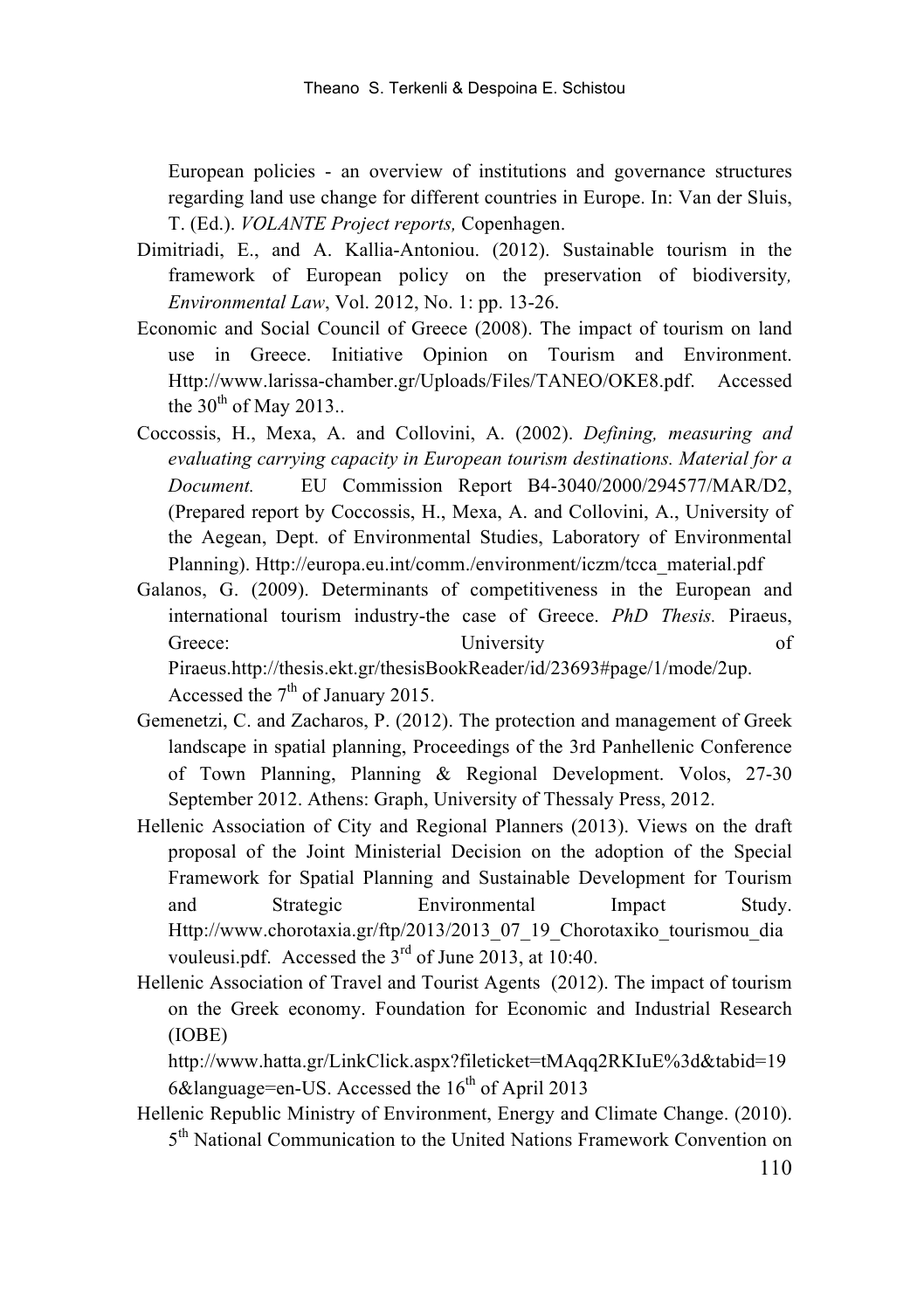Climate Change.

http://www.ypeka.gr/LinkClick.aspx?fileticket=mrBywRy12LU%3d&tabid=4 72&language=el-GR. Accessed the  $7<sup>th</sup>$  of January 2015.

- Mathioudakis, Ι. (2013). Spatial Planning and Tourism. *Paper presented at the 3rd Conference on Tourism Law* - *Modern legal and developmental problems of Greek tourism*, Halkidiki, Greece: 27-30 September 2013.
- Minetos, D., Polyzos, S. and Sdrolias, K. (2007). Features and spatial analysis of illegal housing in Greece. *Management of International Business & Economic Systems Transactions*, Vol. 1, No.1, pp. 86-107
- Minetos, D. (2008). Spatial planning and land uses in island space. *Submission to the Department of Planning and Environmental Protection, Prefecture of Kefallinia and Ithaca*.
- Minetos, D. (2009). The contemporary land use changes in Greece and their influence in the sustainable development of rural space: a theoretical and empirical investigation. *Unpublished PhD Thesis.* Volos, Greece: University of Thessaly. Http://phdtheses.ekt.gr/eadd/handle/10442/1715. Accessed the 8<sup>th</sup> of April 2013.
- Minetos, D. and Polyzos, S. (2010). Deforestation processes in Greece: A spatial analysis by using an ordinal regression model. *Forest Policy and Economics*, Vol. 12, No. 6, pp.457-472.
- Mourmouri, A. (2010). Ways to adapt to the consequences of climate change through spatial planning*, comments during the workshop of the Technical Chamber of Greece - Copenhagen: the next day for Greece.* Athens, Greece: 26 February 2010. Http://library.tee.gr/digital/m2480/m2480\_mourmouri.pdf. Accessed the 13th May 2013.
- Spilanis, I., Iosifidis, T, and Kizos, A. (2004). Economic, social and environmental dimensions of development in Less Favoured Areas. In I. Spilanis, T. Iosifidis and A. Kizos (Eds.) *Development Strategies in Less Favoured Areas,* Athens: Gutenberg.
- Spilanis, I., Kizos, T., Koulouri, M., Kondyli, J., Vakoufaris, H., Gatsis, I. (2009). Monitoring sustainability in insular areas. *Ecological Indicators*, Vol.9, No.1. Pages 179-187.
- The Observatory for Digital Greece (2007). Study for the penetration of information and communications technologies into the tourism sector: strategies and and perspectives. Http://www.observatory.gr/files/meletes/07\_Tourism\_D6\_EN.pdf. Accessed the  $13<sup>th</sup>$  April 2013.